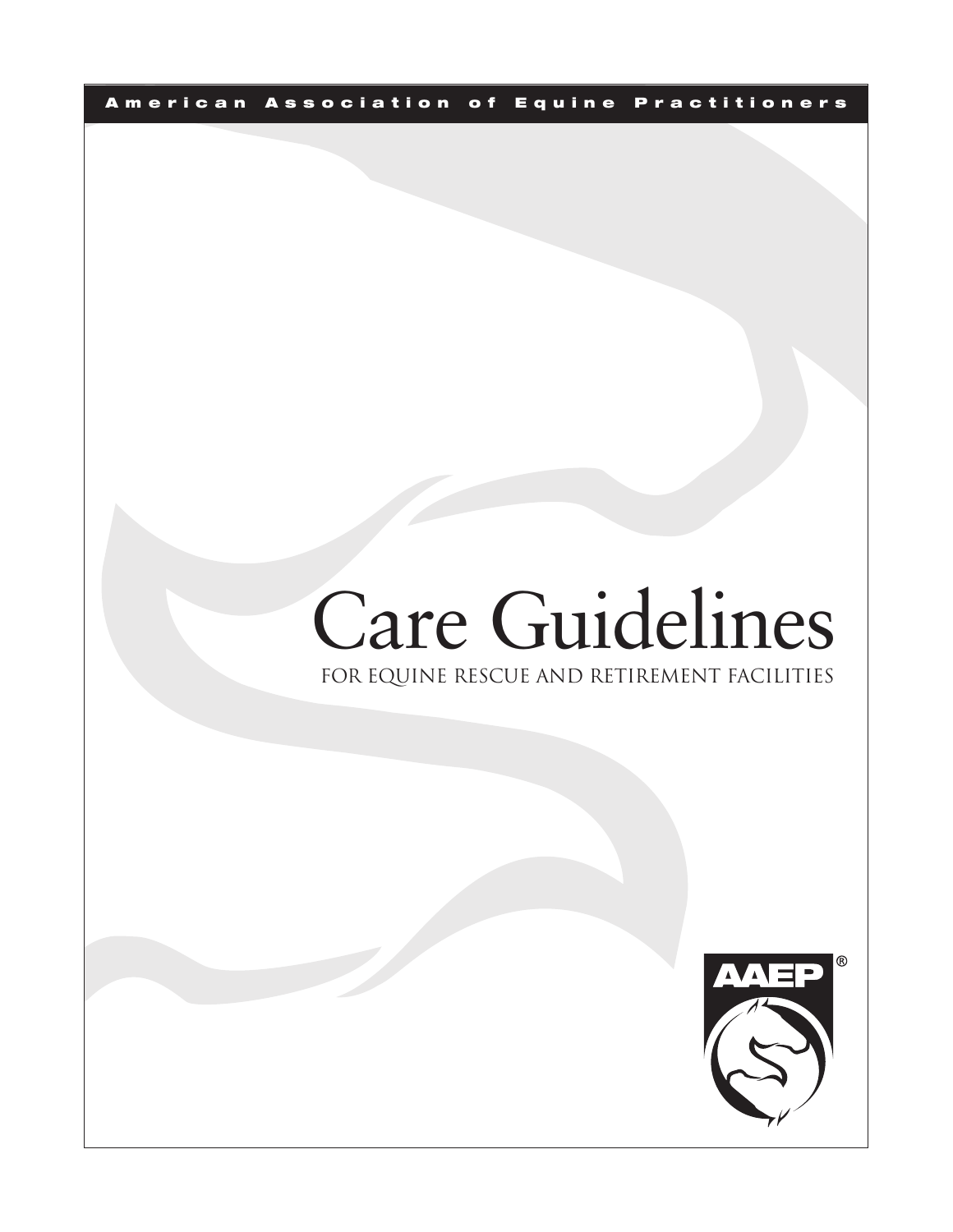# **AAEP Care Guidelines for Rescue and Retirement Facilities**

**2019 Edition Developed by the Following Members of the Welfare and Public Policy Advisory Council**

> John W. Lee, Jr., DVM Brad Tanner, DVM Alina Vale, DVM

The AAEP gratefully acknowledges the contributions of Peter Morresey, BVSc, Sarah Ralston, VMD, PhD, Lydia Gray, DVM, Andrew G. Lang, DVM, and Nathan M. Slovis, DVM, to the development of these guidelines. In addition, the AAEP thanks the American Horse Council for permission to include material from the AHC's "Care and Handling Guidelines for Horse Owners."



The American Association of Equine Practitioners 4033 Iron Works Parkway Lexington, KY 40511

> First Edition 2004 Second Edition 2007 Third Edition 2012 Fourth Edition 2019

© 2019 American Association of Equine Practitioners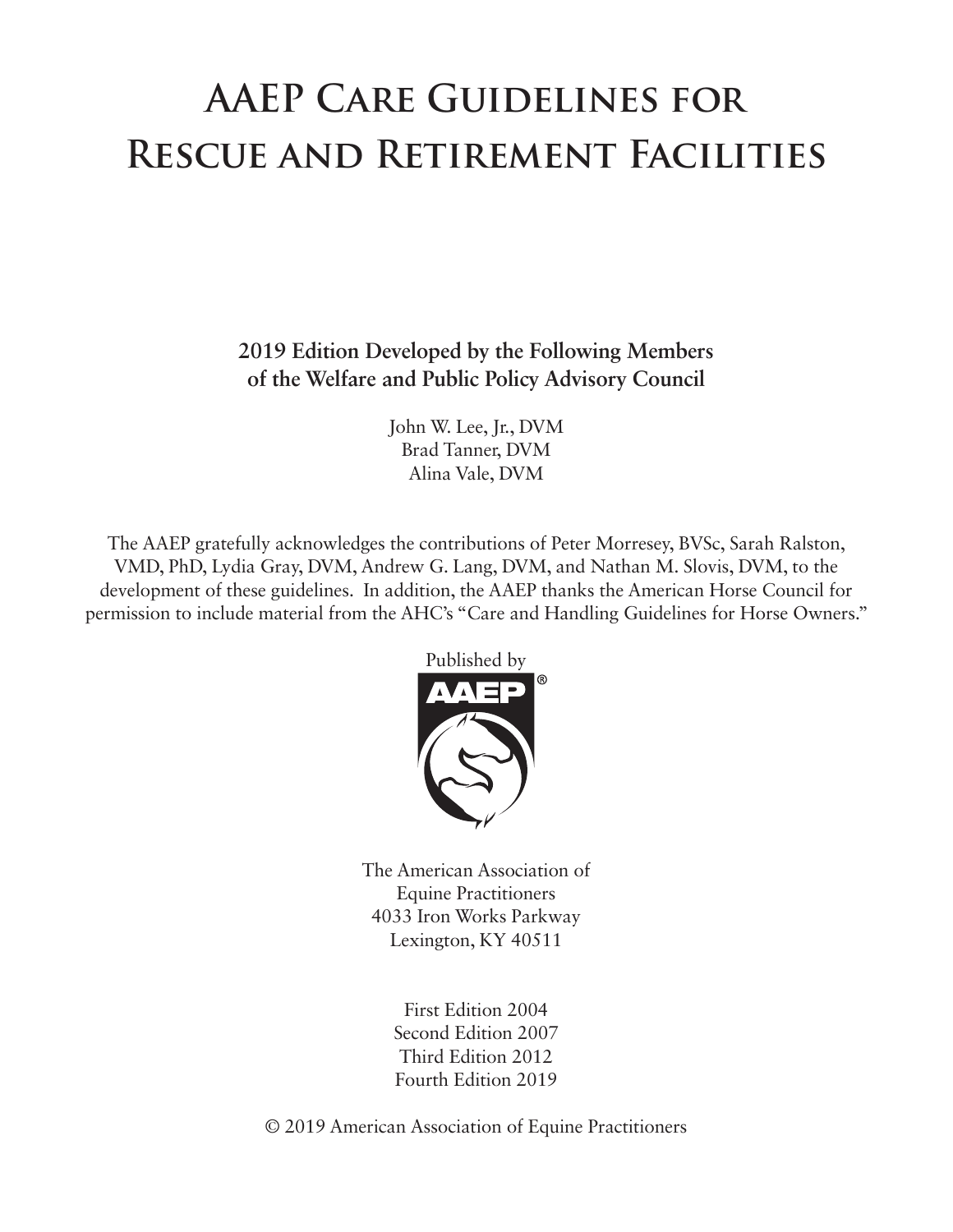## **AAEP Care Guidelines for Rescue and Retirement Facilities**

## **TABLE OF CONTENTS**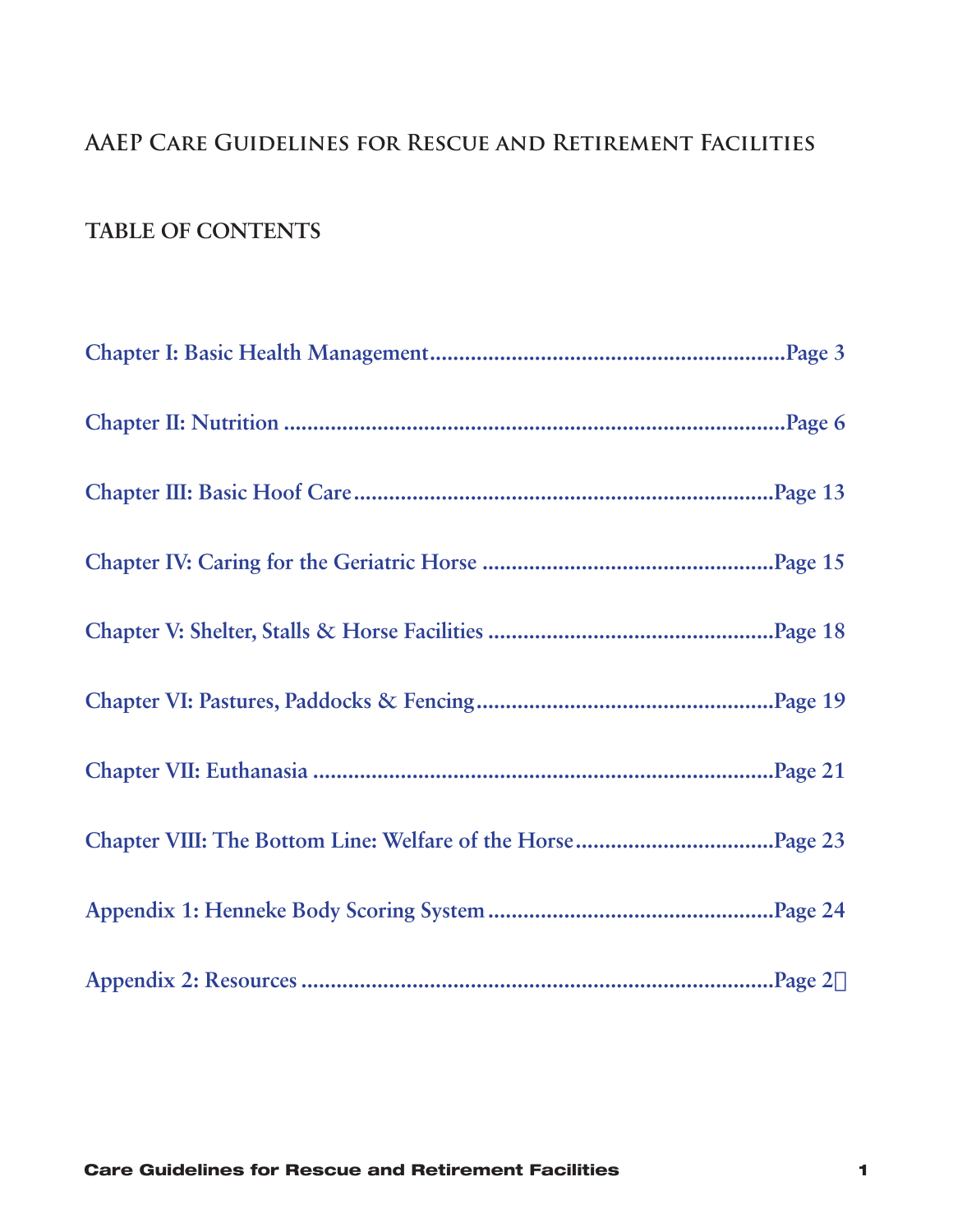# **INTRODUCTION**

Rescue and retirement facilities play a vital role in providing lifelong care and/or finding new owners for horses, or other equidae, that may be considered "unwanted" or have been subjected to neglect or abuse. NOTE: For the purposes of this document, the term "horse" is used to refer to all equidae. The AAEP recognizes and commends the important services these facilities provide to the horses and individuals who benefit from their work.

Recognizing the importance of equine rescue and retirement facilities, the AAEP has developed care guidelines in order to provide guidance about the care of a horse throughout its life. While principles of basic horse care and management apply to all horses regardless of their situation, those horses entering rescue or retirement facilities may arrive with unique health challenges. For these reasons, employees and volunteers should understand and appreciate basic horse care as well as be able to recognize health conditions that may require medical attention from a veterinarian.

Equine veterinarians play an important role in the care of the animals at rescue and retirement facilities. They can offer valuable advice on many aspects of equine management, from disease prevention to basic nutrition, from emergency medical attention to routine health maintenance procedures. It is important that facilities establish a good relationship with an equine veterinarian for the benefit of all, and especially for the benefit of the horses.

The guidelines presented in this manual are for informational use only and should not be considered legally binding. Because appropriate horse care practices may vary due to climate, region, use and many other factors, the guidelines are intentionally broad. For answers to specific questions, owners, employees, and volunteers at rescue and retirement facilities are encouraged to consult their veterinarians.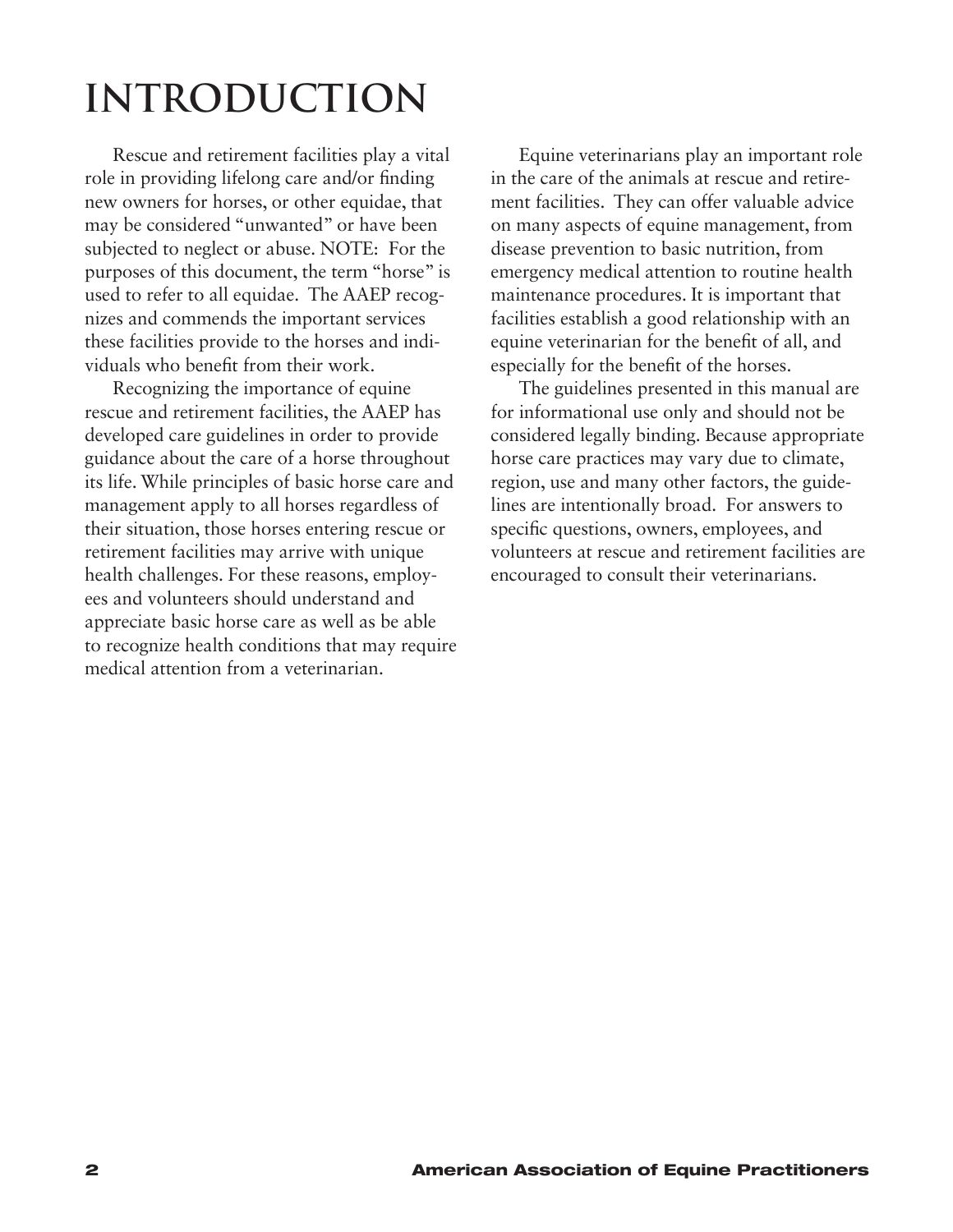## <span id="page-4-0"></span>**I. Basic Health Management**

## **Caring for New Arrivals**

Every horse entering a rescue/retirement facility should receive a complete physical examination upon its arrival. All incoming horses also should be checked for identification. Permanent identification (e.g., microchipping, lip tattoo, freeze branding) of each horse is an economical, humane and unalterable tracking mechanism for a horse, and is included as part of the admissions procedures for many facilities. A health record must be established for each horse, clearly identifying the horse by name and/or number, age, gender and description. Medication and treatments should be given only under the direction of a veterinarian and recorded in the horse's health record.

 Horses may be susceptible to transportation stress and disease following transport to a rescue/retirement facility. On arrival, new horses should be isolated from resident horses to prevent the possible spread of disease, preferably for 2-3 weeks. Handlers should carefully monitor recently transported horses for several days after long-distance transport. The rectal temperature of these horses should be recorded daily for several days, and if not normal, the temperature should be recorded at least twice daily, i.e. morning and evening. If a horse's temperature exceeds the normal range, a veterinarian should be consulted.

## **Monitoring Your Horses**

Frequent observation of the horses in a rescue/retirement facility is paramount to ensure that they remain healthy. Horses should be observed routinely, at least once every 24 hours, paying particular attention during highrisk periods (e.g., inclement weather, foaling, introduction of new animals). The following table provides vital signs for an adult 1,200 pound (545 kg) horse at rest at 60ºF. These criteria will vary according to age, physical fitness and environmental conditions. Younger horses tend to be at the higher end of the range.

| <b>Vital Sign</b> | <b>Normal Range</b>              | <b>Average</b>            |  |  |
|-------------------|----------------------------------|---------------------------|--|--|
| Rectal            | 99.5-101.5°F                     | $100^\circ$ F             |  |  |
| Temperature       | $(37.5 - 38.5^{\circ} \text{C})$ | $(38.0^{\circ} \text{C})$ |  |  |
| Pulse             | 30-42 beats/                     | 36 beats/                 |  |  |
|                   | minute                           | minute                    |  |  |
| Respiration       | 12-20 breaths/                   | 16 breaths/               |  |  |
| Rate              | minute                           | minute                    |  |  |

## **Preventive Health Care is a Necessity**

Rescue/retirement facilities should consult with a veterinarian to develop a sound, integrated health care program appropriate to the facility and environment. Previous health records, if available, can assist a veterinarian in making recommendations that are most appropriate for the horse's needs, and should be requested.

## **Parasite Control**

A parasite control program, one of the most important management matters to be considered, must be established in consultation with a veterinarian. An effective program will include the administration of chemical deworming agents, as well as manure and pasture management. Indiscriminate use of deworming agents is not advisable, as it adds to the growing problem of parasite resistance to such agents. With veterinary guidance, utilizing such tools as fecal egg counts to optimize use of dewormers, an effective and economical parasite control program can be designed while minimizing parasite resistance.

## **Vaccination**

Administering the appropriate vaccinations is another tool which assists in controlling common infectious diseases of the horse. The specific immunizations needed by a particular group of horses depends upon several factors, including environment, age, breed, sex, use, exposure risk, geographic location and general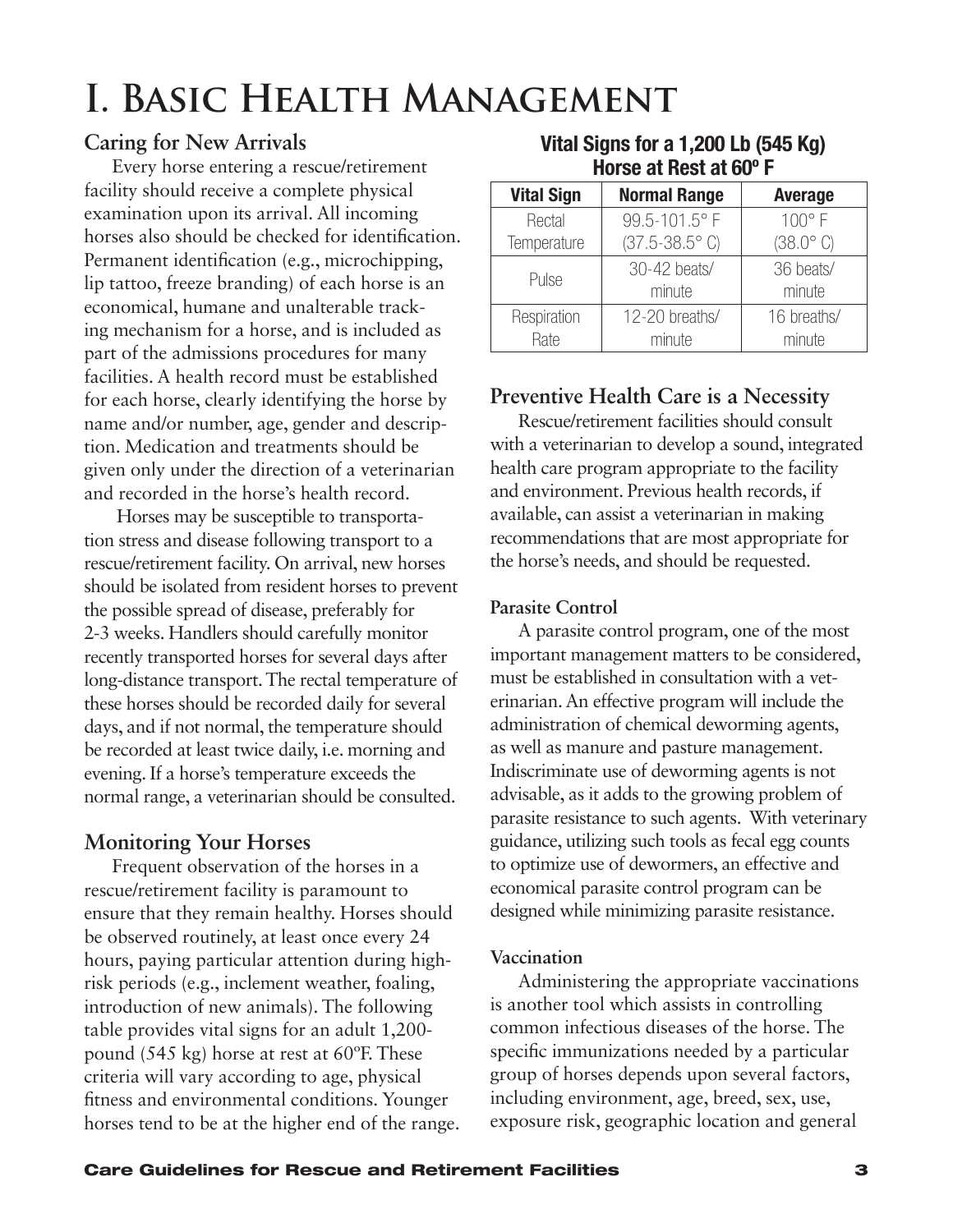management.<sup>1</sup> Consult your veterinarian to determine the most effective vaccination program for your facility's horses.

### **Dental Care**

A veterinarian should examine horses' teeth at least annually. Uneven wear and other dental abnormalities should not be allowed to interfere with normal eating habits. Dental care will depend on age, nutrition and environment. Dental care must be performed by a veterinarian or under veterinary supervision.

### **Be Prepared for an Emergency**

Caregivers at rescue/retirement facilities must know how to recognize serious problems, respond promptly, and take appropriate action while awaiting the arrival of the veterinarian. It is advisable to keep a list of available veterinarians in case of an emergency. Rescues should also maintain list of contacts and protocols for fire, theft and natural disaster.

All rescue/retirement facilities should prepare a first aid kit and store it in a clean, dry and readily accessible place. While a first aid kit can be simple or elaborate, the following items are highly recommended:

- Cotton roll
- Contact bandage
- Gauze or cotton secondary dressing
- Gauze pads, assorted sizes\*
- Gauze wrap
- Adhesive wrap and adhesive tape
- Leg wraps
- Bandage scissors
- Hemostats
- Steel cup or container
- Rectal thermometer
- • Surgical scrub and antiseptic solution
- Latex gloves
- Flashlight and spare batteries
- • Permanent marker pen
- Shoe pullers (to pull loose shoes, or imbedded nails on the advice of the veterinarian)
- \* Include sterile pads

## **Special Considerations**

The AAEP encourages the castration of all stallions entering a rescue/retirement facility. Castration and other surgical procedures must be conducted by licensed veterinarians using accepted surgical techniques in accordance with state and federal veterinary acts and regulations.

Distressed horses should be dealt with humanely, effectively and promptly to prevent suffering. Sick or injured horses must receive veterinary attention as quickly as possible Horses unable to rise need immediate veterinary attention. Veterinary consultation must be sought prior to any attempt to move a downed horse.

Evidence of any reportable disease, such as West Nile virus, Equine Herpes virus, Vesicular Stomatitis, Equine Piroplasmosis, Equine Infectious Anemia or Rabies, must immediately be brought to the attention of a veterinarian. Any disease that appears to spread from a horse to a human should be reported.

Signs of disease that should be discussed with your veterinarian include but are not limited to:

- • Severe, unexplained, persistent or recurrent fevers
- Unexplained weight loss or progressive weakness
- Thick vaginal discharge
- Abortion
- Neurological signs such as incoordination, erratic behavior, abnormal postures or

*<sup>1</sup> "Principles of Vaccination." AAEP Guidelines. Updated 2015.* https://aaep.org/ guidelines/vaccination-guidelines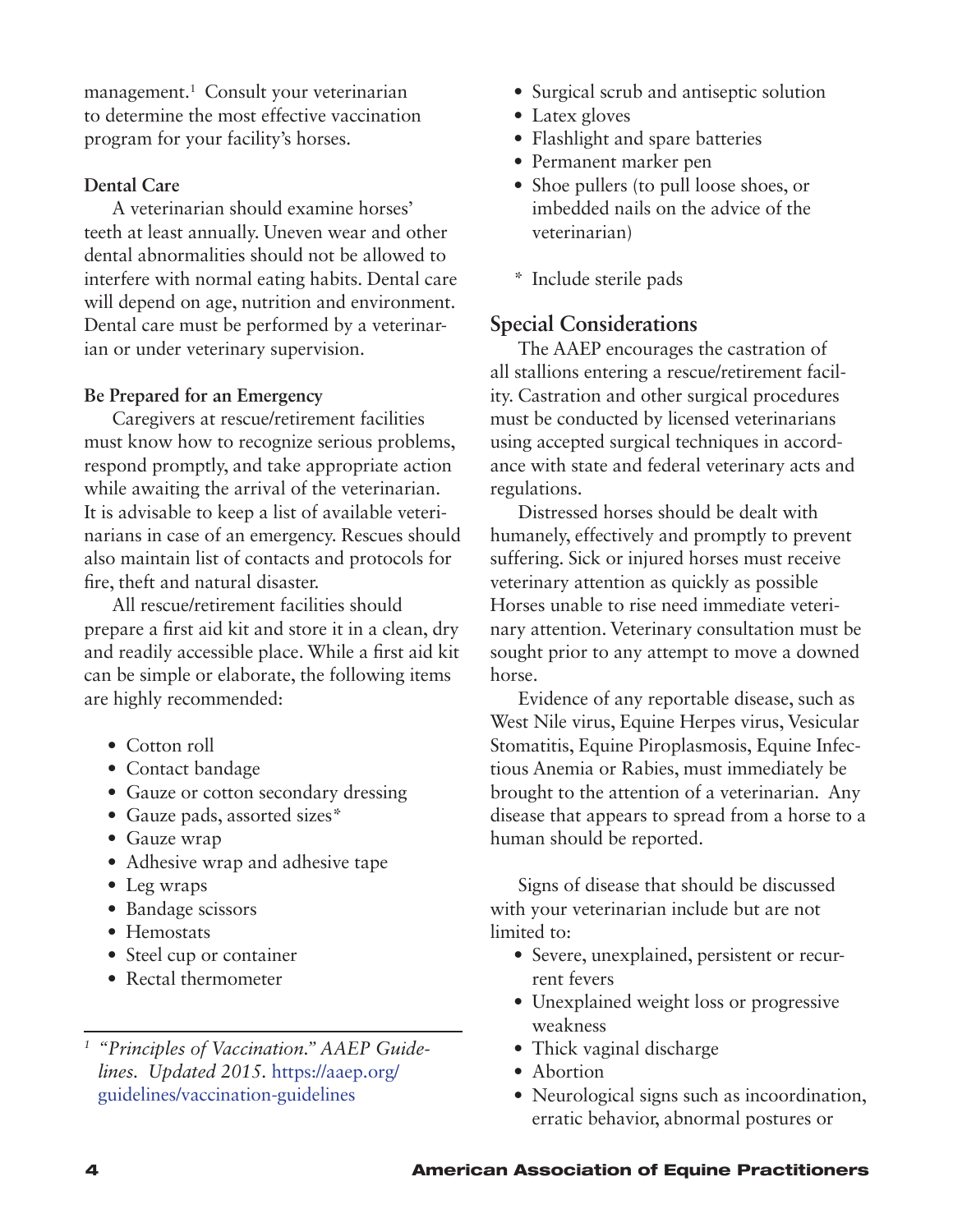hypersensitivity

- Inability to rise
- Difficulty breathing, spasmodic coughing or frothy nasal discharge
- Soft swelling of the face or neck
- Lameness
- Wounds
- Eye problems
- Colic
- Blisters or open sores on the lips, mouth, genitalia or above the hooves.

Separate, isolated quarantine housing should be provided for any sick horse(s) to prevent spread to the rest of the herd. Anything that touches an infected horse, its manure or bodily secretions can carry and spread infectious disease. Best management practices, such as biosecurity procedures, must be followed as described in the AAEP Biosecurity Guidelines.<sup>2</sup>

*<sup>2</sup> Biosecurity Guidelines. AAEP website, 2018.*  https://aaep.org/sites/default/files/Documents/ BiosecurityGuidelines\_Sept2018.pdf

Control of flying insects, rodents and birds within any equine facility must be a priority. Flying insects such as biting flies and mosquitoes not only create a nuisance and interfere with grazing activity, but can transmit or spread infectious diseases to horses and humans. A sanitation program must also be developed to effectively remove manure and waste in order to prevent accumulation of pests and environmental contamination of water. Dead horses must immediately be removed and disposed of in an appropriate manner, as required by municipal, state or federal regulations.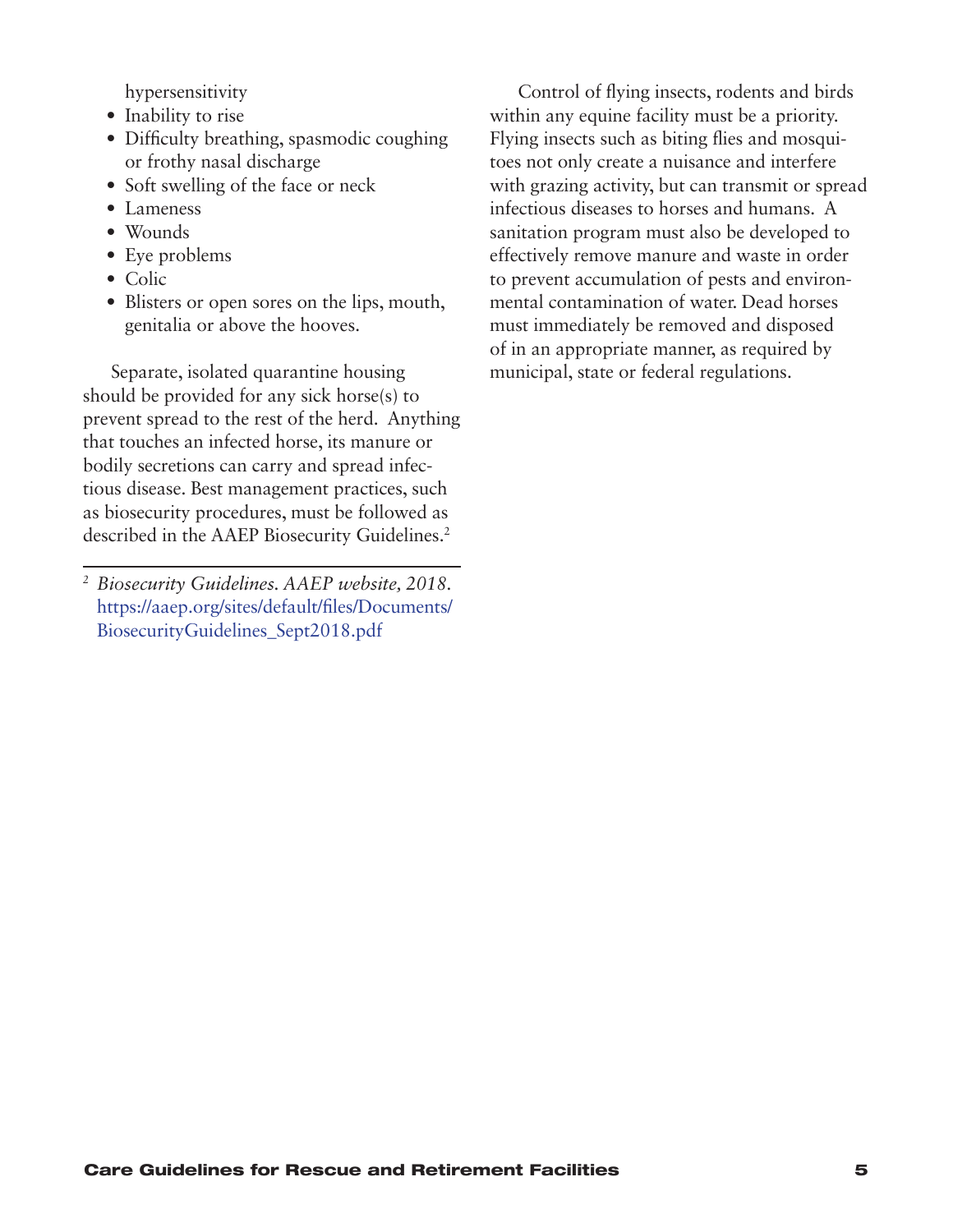# <span id="page-7-0"></span>**II. Nutrition**

Formulating a feeding program for a horse should take into account the horse's state of health, geographic location, medical history, exercise/use, previous diet and individual metabolism. Special recommendations for feeding a starved horse are found at the end of this chapter. A veterinarian, perhaps assisted by an equine nutritionist, should be consulted to ensure current feeding programs are meeting each animal's needs.

## **General Feed Requirements**

A horse's daily diet should be adequate to maintain health and normal body functions, and should be fed on a regular daily schedule. In its natural state, the horse eats a variety of forages (mainly grasses) to meet its nutritional needs. Due to the small size of its stomach, the horse will normally consume its daily intake over 16 to 20 hours. When confined, horses should be fed at least twice daily; however, there appears to be no nutritional benefit when horses are fed more than three times daily.

Horses should be fed a forage-based diet (hay or pasture). For most mature horses that are not competing, a forage-based diet is usually adequate to meet caloric needs. Grain supplementation should be rarely needed. Fresh forage (pasture) can seasonally provide most of the horse's nutritional needs, and may be supplemented with dry forage (hay).

Pasture provides additional health benefits to horses, allowing them to move and exercise freely. Regular pasture turnout should be part of a horse's daily routine, unless otherwise directed by a veterinarian. In certain areas, minerals and trace minerals may be lacking (e.g., selenium in parts of the northern United States), and supplementation may be required, ideally as directed by a veterinarian, equine nutritionist or agricultural extension nutritionist.

There is rarely a need for horses in rescue and retirement facilities to be fed high-grain (high-energy) diets. If such diets are selected, attention should be paid to avoid nutritionrelated health problems, such as grain overload, laminitis, gastric ulcers or obesity. To avoid major health problems, such as colic, any changes in diet in regards to the type and quantity of feed offered should be introduced gradually over a period of several days.

Supplemental feeds used in the horse's ration should be free of spoilage, toxic insects or contaminants such as weeds, dust and molds.

When they are fed in groups, some horses may "bully" other horses and prevent them from eating. This may lead to some horses' overeating and becoming obese, while others may become thin and malnourished, even if adequate feed is being supplied. To prevent such problems, adequate manger space or separate feeding areas should be available to minimize competition for feed. Group-fed horses should have simultaneous access to feeders so that all can eat at one time. Horses that "bully" others should be separated from less dominant horses to ensure that the less dominant horses receive adequate nutrition.

All feeds and supplements should be properly labeled and stored appropriately to avoid misuse. Owners and operators of rescue and retirement facilities would be well-advised to consult with their veterinarian, equine nutritionist or agricultural extension nutritionist prior to implementing nutritional supplements; such supplements may significantly increase the cost of care for the horses, but may not provide significant nutritional benefit. Feeds designed for other species, particularly medicated feeds and those containing urea, are unsuitable for horses. Feed troughs and buckets should be cleaned regularly.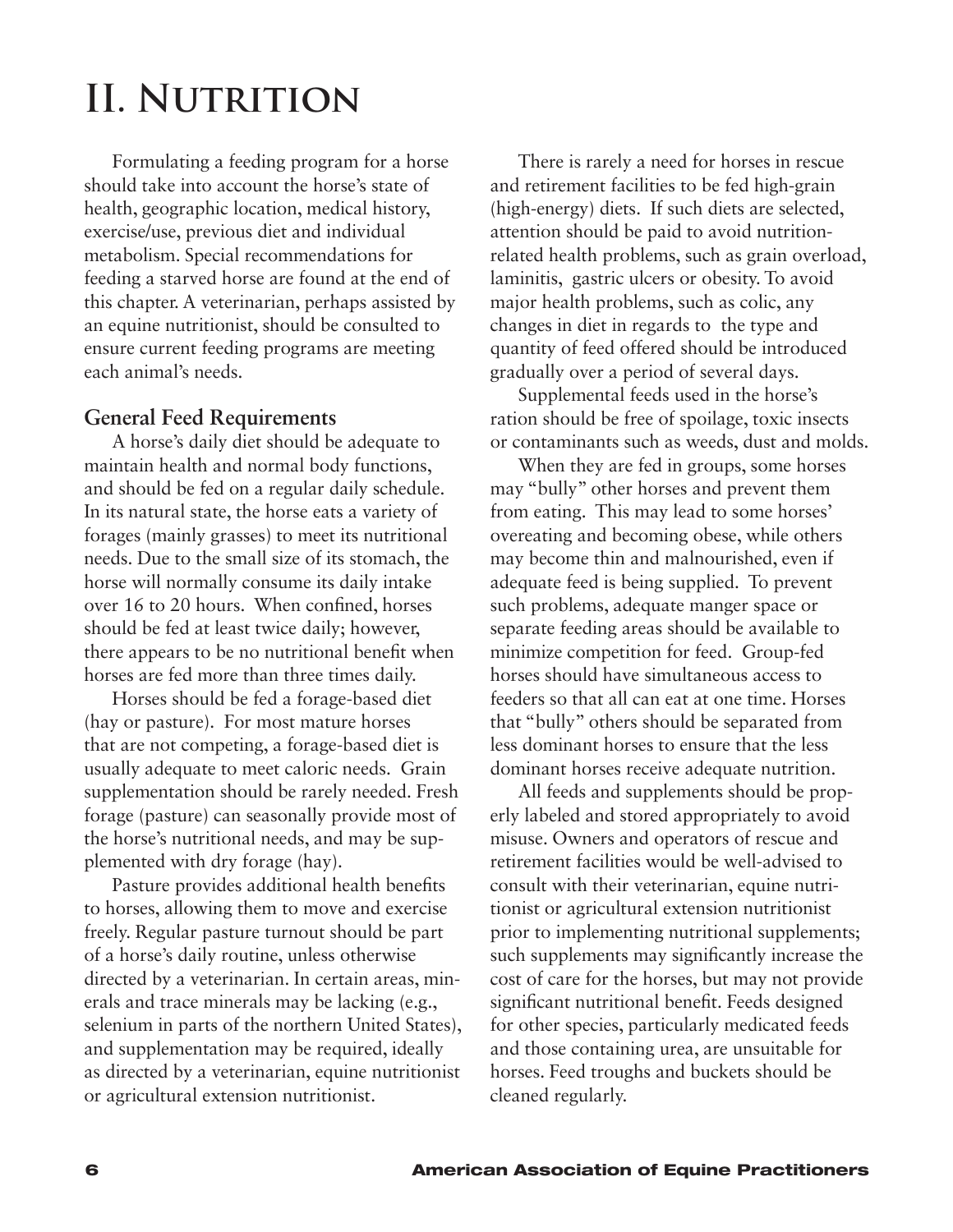### **Supplementary Feeds**

Cereal grains such as oats, corn and barley should be rarely needed for most horses at rescue and retirement facilities. Grains should only be added to the horse's diet to meet extra energy needs, such as those associated with strenuous exercise, late pregnancy, lactation, growth, and occasionally to help maintain proper weight, or during convalescence or recovery from surgery. Cereal grains should always be measured by weight rather than volume when feeding (e.g., 1 pound, rather than 1 "coffee can"), as there are marked differences in densities, not only among types of grains, but also within different processing types such as cracking, rolling or flaking of the same grain.

Corn and barley have a higher energy value than oats, and provide more calories on a per weight basis than do oats, and thus may be easier to overfeed. Barley's energy value lies between that of corn and oats. Its hard husk needs to crushed or cracked to aid digestion.

Young and growing horses have increased protein requirements compared to older horses. There are many ways to increase protein in a horse's ration, including feeding alfalfa hay. High protein (>20%) grain byproduct meals such as soybean are often included in rations for young and growing horses and also increase the protein content of the ration. They should be fed in small amounts and introduced gradually. Linseed meal is not an appropriate protein supplement for growing horses because it is low in the amino acid lysine, which is essential for normal development.

Many brands of blended horse feeds are on the market. Following the manufacturer's feeding guidelines provides a simple method of dietary supplementation recommendations (this information should be printed on the label, along with an analysis of ingredients). Discuss these guidelines with your veterinarian. In operations where small numbers of horses have similar supplementary feeding needs, premixed balanced feeds can save the facility work and ensure continuity of diet.

When feeding commercially blended feeds or grains, care should be taken to ensure the average horse has access to its minimum daily forage intake (fiber) requirement of  $1.5 - 2\%$  of bodyweight per day.

When horses are working and sweating, salt (sodium chloride) and possibly other electrolytes may need to be supplemented. All horses should have free access to a white salt block. Advice on mineral deficiencies peculiar to any grazing area should be sought from a veterinarian or local extension nutritionist, and addressed accordingly.

#### **Calculating Horse Bodyweight**

Before accurate feed calculations can be made, the bodyweight of the horse should be estimated. Bodyweight assessment is also required when medicines, including dewormers, are administered.

The most accurate method of determining bodyweight is the use of electronic scales. Weight tapes also can be useful in estimating a horse's body weight. While they may not give an accurate absolute measurement, they can be very effectively used to see if a horse is gaining or losing weight. For those without scales, the Henneke Body Scoring System can help the average horseman, with practice, to establish and track changes in a horse's body condition. The "ideal" body condition is said to be when the horse's ribs can be easily felt, but not seen. See Appendix 1 for this scoring system.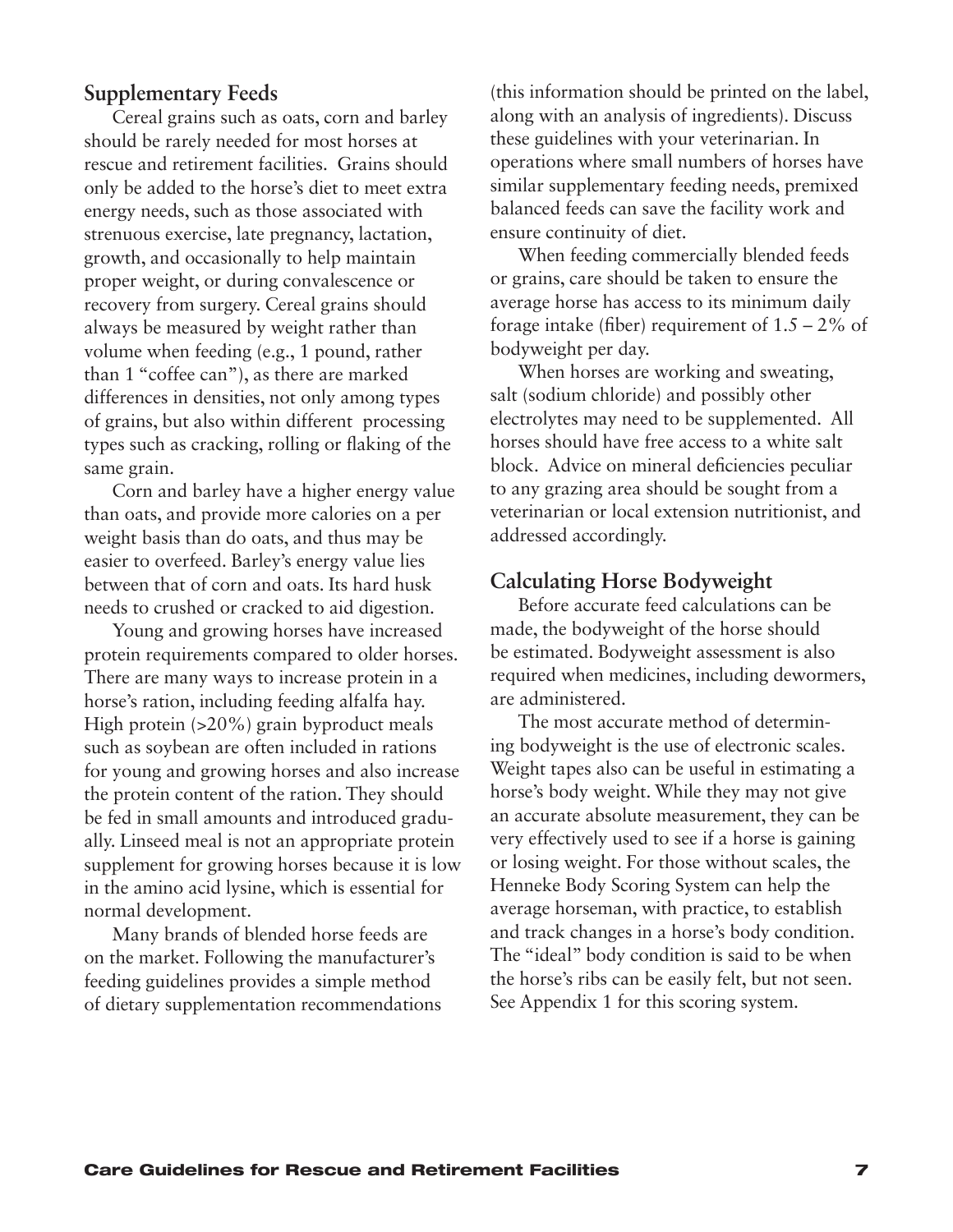## **Determining Feed Requirements for Each Horse**

The amount of feed required by an average horse is made up of two factors:

- Maintenance needs, that is, the amount of feed that is required to keep the horse in good health.
- • Activity needs (which include rate of work, growth, lactation and pregnancy) and environmental needs (such as extreme cold or heat).

Both requirements must be satisfied in order to maintain ideal body condition and weight. Every horse should be offered daily a sufficient and appropriate ration of feed to maintain its body condition score at between 4 and 6 points on the Henneke condition score chart.

### **Maintenance Needs**

Maintenance feed is the amount required to maintain the normal horse's body condition at rest. "At rest" means that physical activity is no more than is expected of a healthy horse. Maintenance requirements are being met when an idle, mature horse maintains its normal weight. Examples of horses with no more than maintenance nutritional requirements include horses being rested from their usual work, most horses at rescue/retirement facilities, learners' horses that rarely get into a canter, and pleasure horses ridden at a relaxed pace for no more than one hour per day.

The average horse consumes approximately 1.5 - 2% of its bodyweight daily, as dry matter of a palatable feed, to meet daily maintenance requirements. Regular condition scoring or weighing will help establish any individual variation required from these general bodyweight guidelines.

Individual horses may be subjected to circumstances that affect their dietary maintenance requirements. For example, periods of extremely cold weather may increase

maintenance needs by up to 30%. The horses' temperaments should also be taken into account; nervous or highly-strung horses may require more energy than do quiet horses of the same bodyweight. The following table will help calculate the necessary daily ration based on level of activity.

| <b>Class</b>    | <b>Total Consumption %</b><br><b>Bodyweight</b> |
|-----------------|-------------------------------------------------|
| Maintenance     | $1.5 - 2.0$                                     |
| Early Gestation | $1.5 - 2.0$                                     |
| Late Gestation  | $2.0 - 3.0$                                     |
| Working         | $1.5 - 3.0$                                     |
| Weanling        | $2.0 - 3.0$                                     |
| Yearling        | $2.0 - 3.0$                                     |
| Two-year-old    | $1.8 - 2.5$                                     |

### Expected Total Ration Consumption by Horses

*Adapted from* Nutrient Requirements of Horses: Sixth Revised Edition (NRC)*, Committee on Nutrient Requirements of Horses, National Research Council, Washington, DC: 2007*

### **Nutrition of the Pregnant Mare**

It is not common for rescue and retirement facilities to receive pregnant mares. However, if such mares are received, the non-working, non-lactating pregnant mare does not require an increase in feed above maintenance during the first eight months of pregnancy. During the last three months of pregnancy, the extra energy requirement, because of fetal growth and an increase in the mare's weight, is about 0.5% of bodyweight, as dry matter, so the total dry matter feed requirement becomes approximately 2.2% of bodyweight.

It has been estimated that a normal mare will produce milk equivalent to 3% of bodyweight in early lactation and 2% in late lactation. The milk production of pony mares is estimated at 4% in early lactation and 3% in late lactation. For example, this means an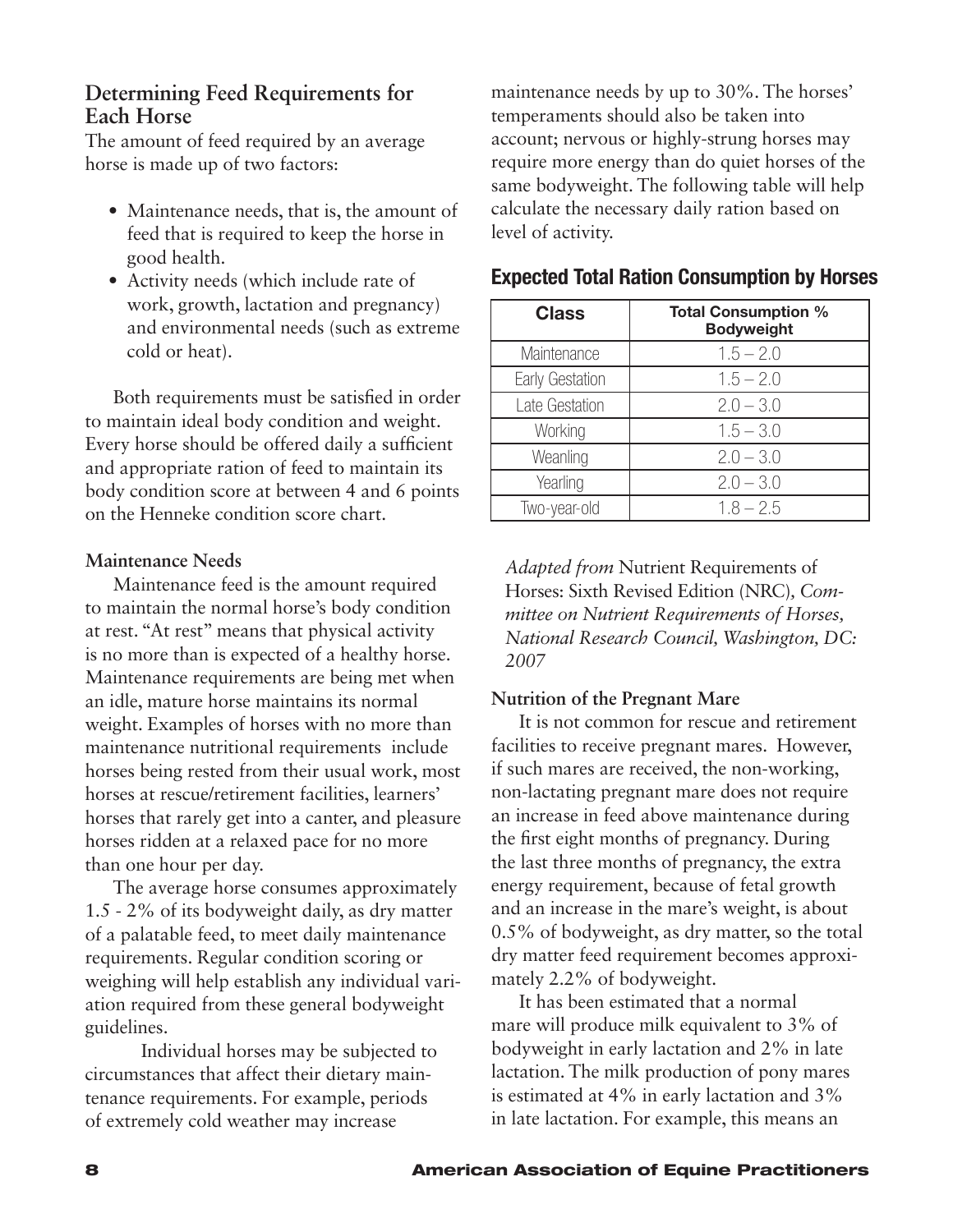1,100-pound mare (500kg) should produce 4 gallons (15 liters) of milk per day in the first three months and 2 ½ gallons (10 liters) per day in the last three months prior to weaning. Producing milk requires extra protein and minerals, and as a result, in dry matter intake, the lactating mare's nutritional needs are between 0.5 – 1% higher than maintenance.

Pregnant mares may also have additional health needs, such as vaccination against equine herpesvirus-1. Rescue and retirement facilities are encouraged to contact their veterinarians for advice on caring for pregnant, postpartum, and lactating mares.

#### **Nutrition of Growing Horses**

Growing horses need feeding above that which would be required to simply maintain their body weight because they need additional "building blocks" for growth. The feed required will vary with factors such as the expected mature weight, growth rate, age, and exercise. Young horses have a higher protein requirement than do mature horses. Their feed should contain 13 to 15% protein as weanlings. Yearlings may require 12 – 13% dietary protein, and two-year-olds require about 11% dietary protein. Young horses need approximately 3% of their bodyweight as dry matter intake, depending on dietary ingredients.

### **Special Needs of Aged, Sick and Injured Horses**

When horses are underweight, or are losing weight, despite being fed a diet that provides additional calories beyond those that should be required for maintenance, a veterinarian's advice should be obtained and followed. A veterinarian, perhaps working together with an equine nutritionist or county extension agent, can examine the horse to see if there are any medical problems that may need attention, as well as address special feed requirements that may be needed for sick and injured horses.

Horses with abnormalities of the mouth may find normal grazing and chewing difficult. Because of problems such as tooth loss, periodontal disease and wear abnormalities, they may not be able to process normal forage and may require supplemental feeds to maintain bodyweight, such as complete pelleted rations. This problem is more prevalent in older horses. Horses with abnormalities of the mouth should be examined by a veterinarian and have appropriate corrective action taken. (Refer to Chapter IV for special considerations for the geriatric horse.)

## **Overfeeding, Obesity and Laminitis (Founder)**

Excessive energy intake, both acute and chronic, is one of the causes of a common and crippling disease: laminitis. Laminitis affects the feet of horses and disrupts the sensitive and insensitive laminae, which secure the coffin bone to the hoof wall. "Founder" is a commonly used name for this condition. It is important to note, however, that there are many causal agents of laminitis, including stress, as well as various disease conditions.

In order to avoid laminitis, horses should not be permitted to become overly fat. Some equines, particularly ponies and donkeys, are able to utilize energy in feeds very efficiently; other obese horses may be affected with a condition known as insulin resistance/equine metabolic syndrome.<sup>3</sup> Horses and ponies that tend toward obesity ("easy keepers") are considered to be more susceptible to laminitis, and should have restricted access to grains (if grains are fed at all), as well as spring and autumn pastures, which can behigh in sugars. Lowenergy forages such as grass-type hays should be fed in preference to higher energy legume hays (e.g., alfalfa).

Controlling the weight of horses using starvation diets is unacceptable. Such horses should

*<sup>3</sup> Frank, N. Insulin Resistance in Horses.*  Proceedings American Association of Equine Practitioners*, 2006; 52: 51 – 54.*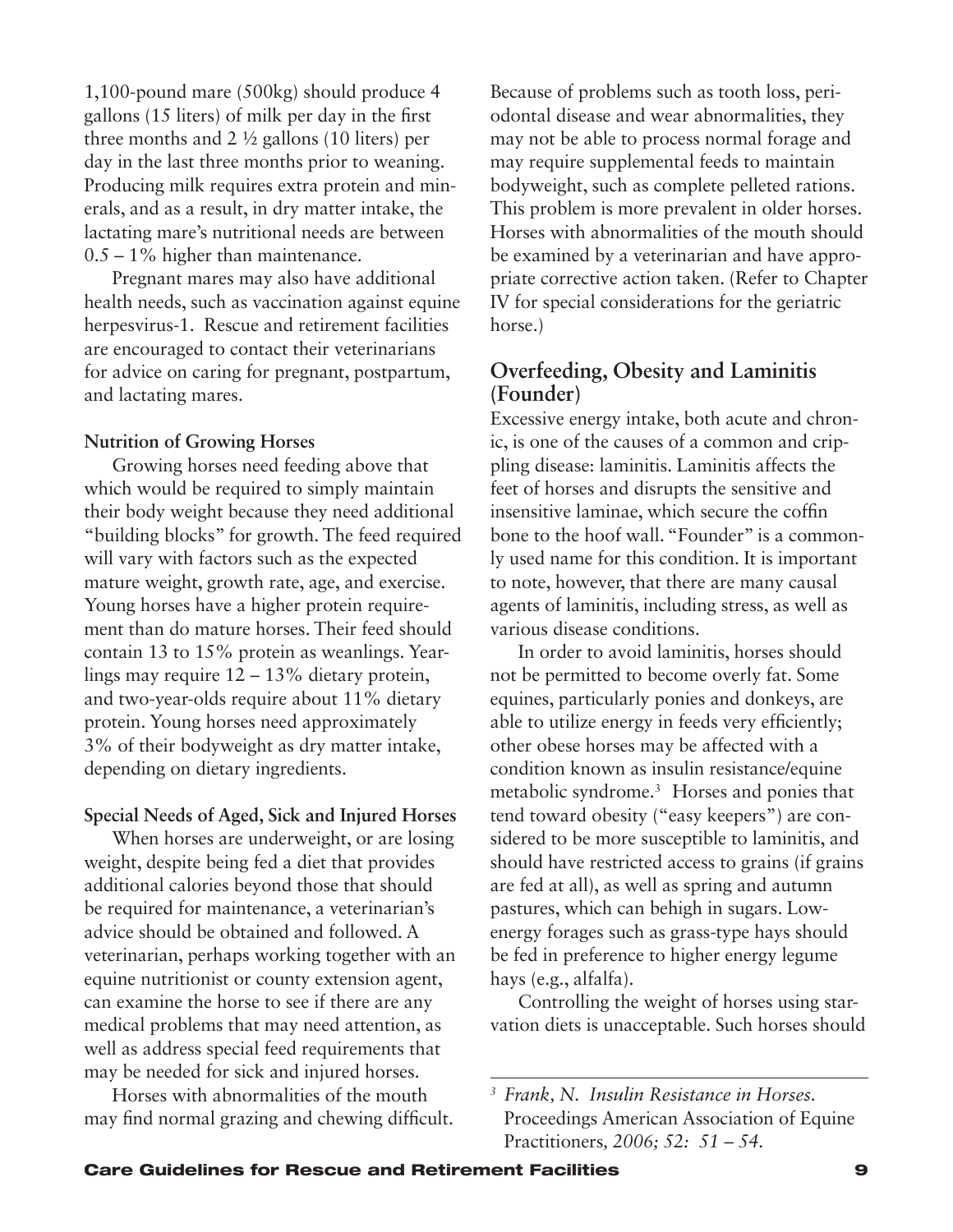first be examined by a veterinarian to rule out disease conditions that might affect weight, and then supplied with a balanced, reduced calorie diet, as well as free access to water and salt.

### **Water Requirements**

Every horse should have access to a sufficient amount of fresh, clean water to meet its individual maintenance and activity needs. A horse's daily water requirements may range from 5 to 20 gallons (20 to 70 liters), depending on air temperature, humidity, body weight, level of activity and health and physiological status (e.g., pregnant, lactating or growing).

As a general guide, horses need ½ to 1 gallon (2 to 4 liters) of water per 2 pounds of dry matter intake. This requirement increases with increasing air temperature; e.g., an increase in ambient temperature from 55°F to 77°F (13°C to 25°C) increases water required by 15 to 20%.

As a practical matter, a horse should always have unlimited access to fresh water. Water troughs and containers should be regularly cleaned to prevent algae buildup. They should be located where they are protected from fouling and freezing. In cold climates, horses preferentially consume warm water; if warmer water cannot be provided in cold climates, watering systems should be examined regularly to ensure that the water is not frozen. If heat is required to prevent freezing, ensure adequate safety. Automatic watering systems should be checked daily to ensure they are dispensing water properly.

In some disease conditions, such as severe diarrhea, rapid loss of water and essential body salts (electrolytes) can result. Fluid replacement necessary to overcome fluid loss should be administered by a veterinarian.

## **Refeeding the Starved Horse**

Unfortunately, some horses that arrive at rescue/retirement facilities have been subjected to long-term neglect and may suffer from

starvation. Rehabilitating a starved horse presents many challenges for caregivers. The abrupt refeeding of a starved horse can cause dysfunction of the body's metabolic system, which can lead to failure of the heart and lungs and ultimately death.<sup>4</sup>

A veterinarian is vital to the recovery of these animals and should be consulted as soon as a starved horse arrives at the facility. Even under the best of care, horses subjected to prolonged malnutrition may die, even after having been placed with a responsible caregiver and having been provided an appropriate diet. Up to 20 percent of horses previously deprived of nutrition may die during the refeeding period.

Owners and operators of rescue and retirement facilities should realize that the financial costs of stabilizing malnourished horses may significantly exceed their market price, and that responsible management of chronically starved horses should include the option of euthanasia. $5$ 

### **What Happens during Starvation**

During starvation, the horse initially uses any fat and carbohydrate stores to supply energy for metabolism and normal body functions. This is the normal process for any healthy horse: fat and carbohydrates are used for energy, exercise, brain function, circulation, etc., and are then replaced with nutrients from food. The cycle is constant and never-ending, even during sleep.

In a starved animal, energy is derived from the breakdown of body protein. While protein

*<sup>4</sup>* The Horse Report*, Volume 21, Number 3, July 2003, the newsletter of the Center for Equine Health. Copyright 2003,University of California Regents.*

*<sup>5</sup>* Chronically starved horses: predicting survival, economic, and ethical considerations. *Whiting TL, Salmon RH, Wruck GC. Can Vet J. 2005; 46(4): 320-4.*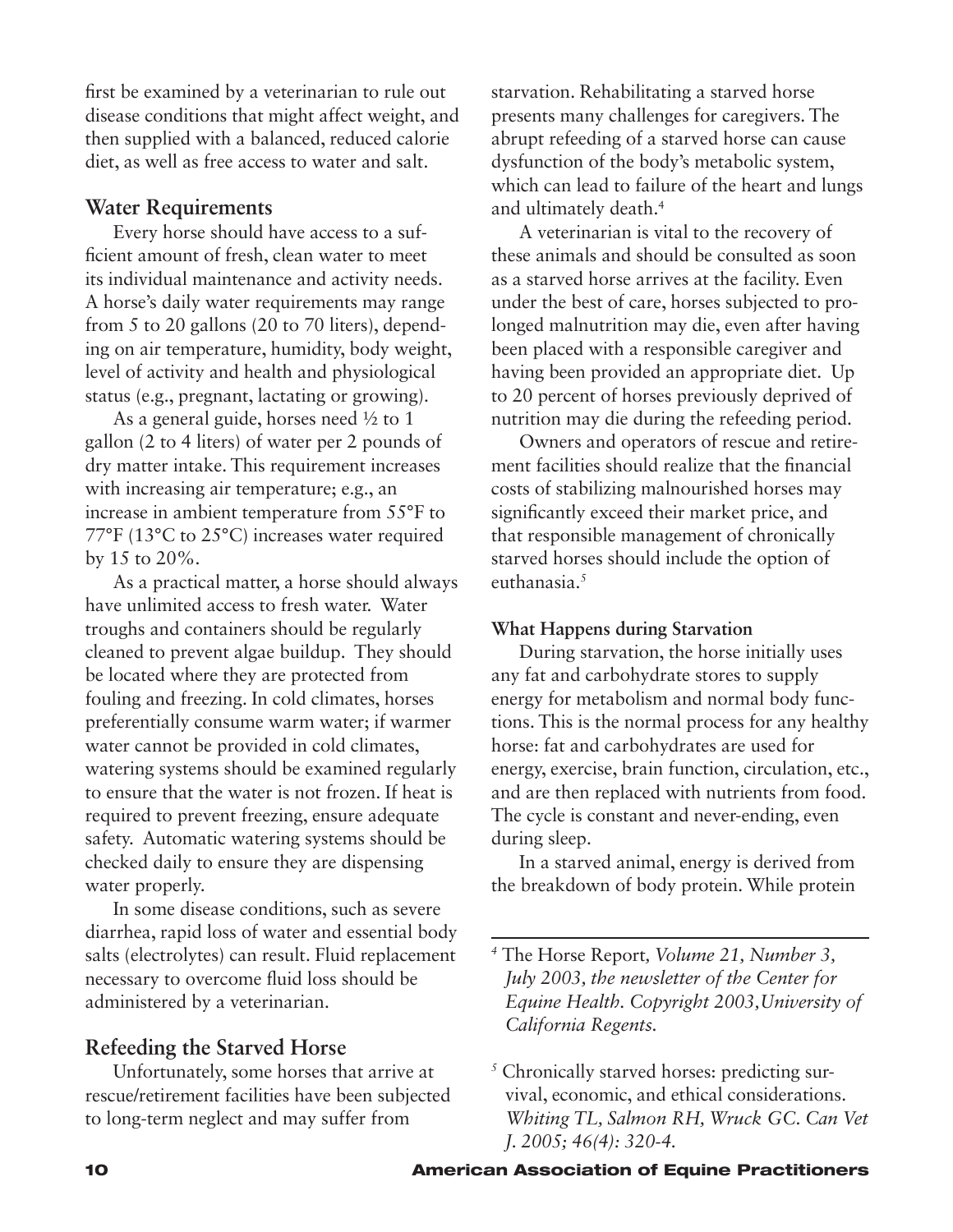is a component of every tissue, excess dietary protein is not stored in the body, as is the case for fat and carbohydrates. Consequently, the starved body uses protein not only from muscles, but also from vital tissues such as the heart and even gastrointestinal tissues – tissues that are necessary for life – for energy. Electrolyte stores are essential for health, many of which are within the blood and are unable to be accurately measured by blood testing if the stores become depleted. As time goes by and starvation continues, the horse's survival becomes precarious. When a horse loses more than 50% of its body weight, the prognosis for survival is extremely poor.

Refeeding starved animals, including humans, is not an easy process. In humans suffering from starvation caused by illnesses such as anorexia, cancer or gastrointestinal obstruction, patients can develop "refeeding" syndrome when they are given concentrated calories, and this in turn can lead to heart, respiratory and kidney failure, usually three to five days after the initial meal. This same syndrome has been reported in the literature for horses.

Refeeding syndrome consists of the following components:

- Following the reintroduction of feed and increasing blood glucose, insulin secretion is stimulated leading to synthesis of fat, glycogen and protein.
- Synthetic activity requires minerals, such as phosphate for energy reactions, and thiamine, a common cofactor for metabolic reactions. During starvation mineral depletion may have occurred, and in the case of thiamine, stores are minimal and a deficiency is rapidly precipitated.
- Water and sodium intake may rapidly increase body fluid stores stressing the cardiovascular system.

The resulting metabolic disturbances can lead to gastrointestinal disturbances such as

diarrhea, edema formation, cardiac dysfunction including arrhythmias, pulmonary compromise, and neurological disturbances such as muscle tremors, weakness and coma directly related to phosphorus and thiamine deficiencies.

Management of refeeding syndrome is dependent upon recognition of the possibility it may occur in devitalized horses, slow reintroduction of feed over a period of up to one week, mineral and electrolyte supplementation while avoiding hypernatremia, and careful water allowance to avoid overhydration. Where possible, monitoring of electrolyte levels during the initial refeeding period is advisable.

### **The Best Diet**

A team of California researchers led by Drs. Christine Witham and Carolyn Stull of the University of California-Davis Veterinary Medicine Extension studied the rehabilitation of chronically starved horses and developed guidelines extremely beneficial for use in rescue/retirement facilities. Drs. Witham, Stull and their team showed through their research that the best approach for initial refeeding of the starved horse consists of frequent small amounts of high-quality alfalfa hay. Alfalfa hay has the favorable qualities of a relatively low glycemic index, and adequate content of magnesium and phosphorus.

In addition to quality and type, the amount of feed introduced and rate at which it is increased are very important to avoid refeeding syndrome. This amount should be increased slowly at each meal and the number of feedings decreased gradually over ten days. After ten days to two weeks, horses can be fed as much as they will eat. The horse will show signs of increased energy after about two weeks. Some weight gain can be achieved in one month, but three to five months usually are needed to rehabilitate to a normal weight. Veterinary care and nutritional advice should be sought as complications arise. However, even under ideal refeeding circumstances, malnourished horses may not survive; 3 of the 22 horses reported on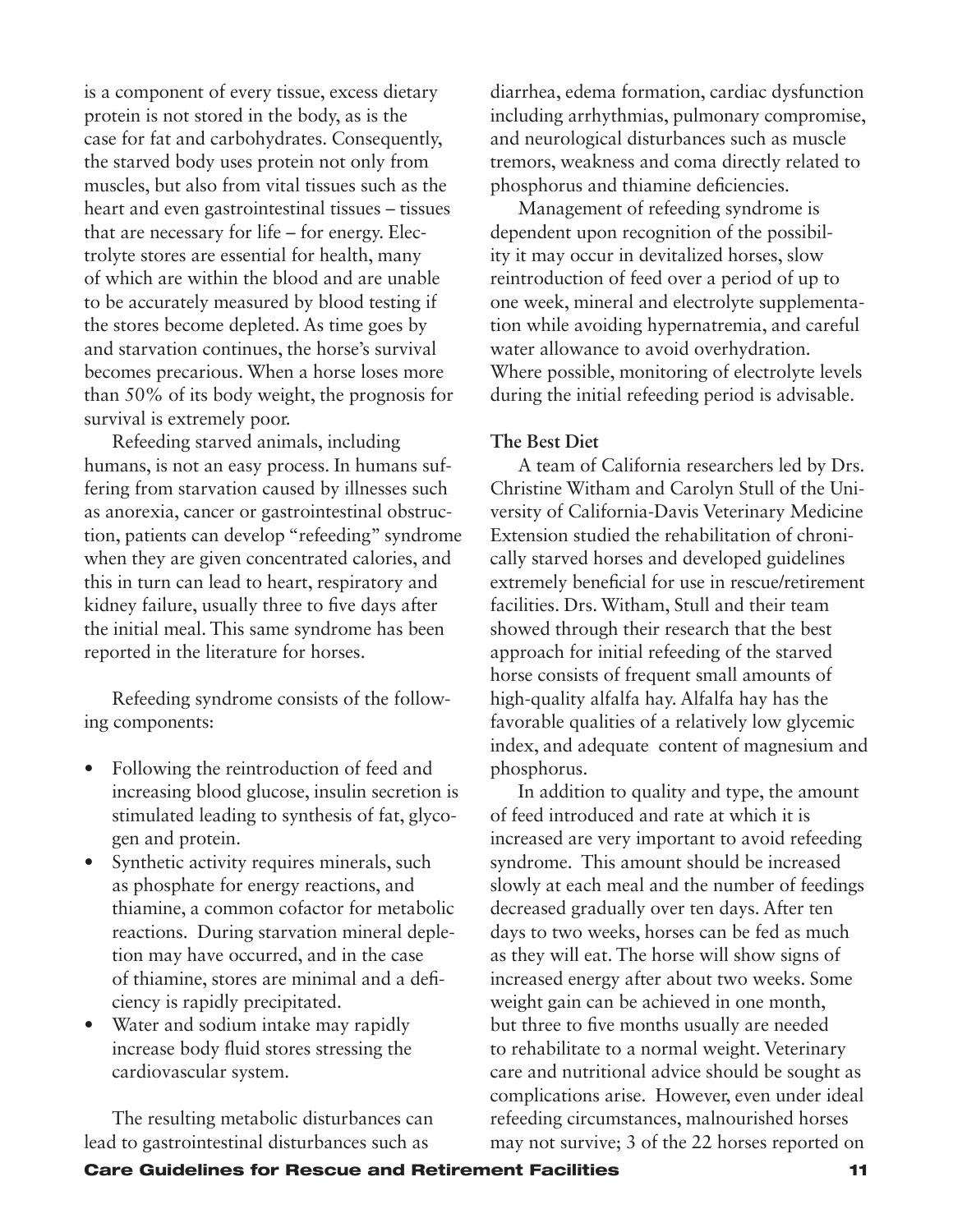in Drs. Witham and Stull's 1998 study died;<sup>6</sup> in another study, in Canada, 9 of 45 starved horses did not survive.<sup>7</sup>

## **Refeeding Recommendations***8***<sup>6</sup>**

## **Days 1-3**

Feed one pound (approximately 1/6 flake) of leafy alfalfa every four hours (total of six pounds per day in six feedings). Contact a veterinarian to evaluate the medical status of the horse.

- *6 Witham, CL, Stull, CL. Metabolic Responses of Chronically Starved Horses to Refeeding with Three Isoenergetic Diets.* JAVMA1998*, 212(5): 691-696.*
- *7 "Fat Supplementation to Alfalfa Diets for Refeeding the Starved Horse,"* The Professional Animal Scientist*, 2003, 19: 47-54.*
- *8 Reprinted by permission of the University of California, Davis, School of Veterinary Medicine,* The Horse Report, The Newsletter of the Center for Equine Health*, 2003: 21(3).*

### **Days 4-10**

Slowly increase the amount of alfalfa and decrease the number of feedings so that by day six, you are feeding just over four pounds of hay every eight hours (total of 13 pounds per day in three feedings.)

### **Day 10 – Several Months**

Feed as much alfalfa as the horse will eat and decrease feeding to twice a day. Provide access to a salt block. Do not feed grain or supplemental feed until the horse is well along in its recovery; early feeding of grain and supplemental feed complicates the return of normal metabolic function and can result in death.

- \* Provide clean, fresh water at all times.
- \* Deworming and correction of dental problems are very beneficial to the horse's recovery.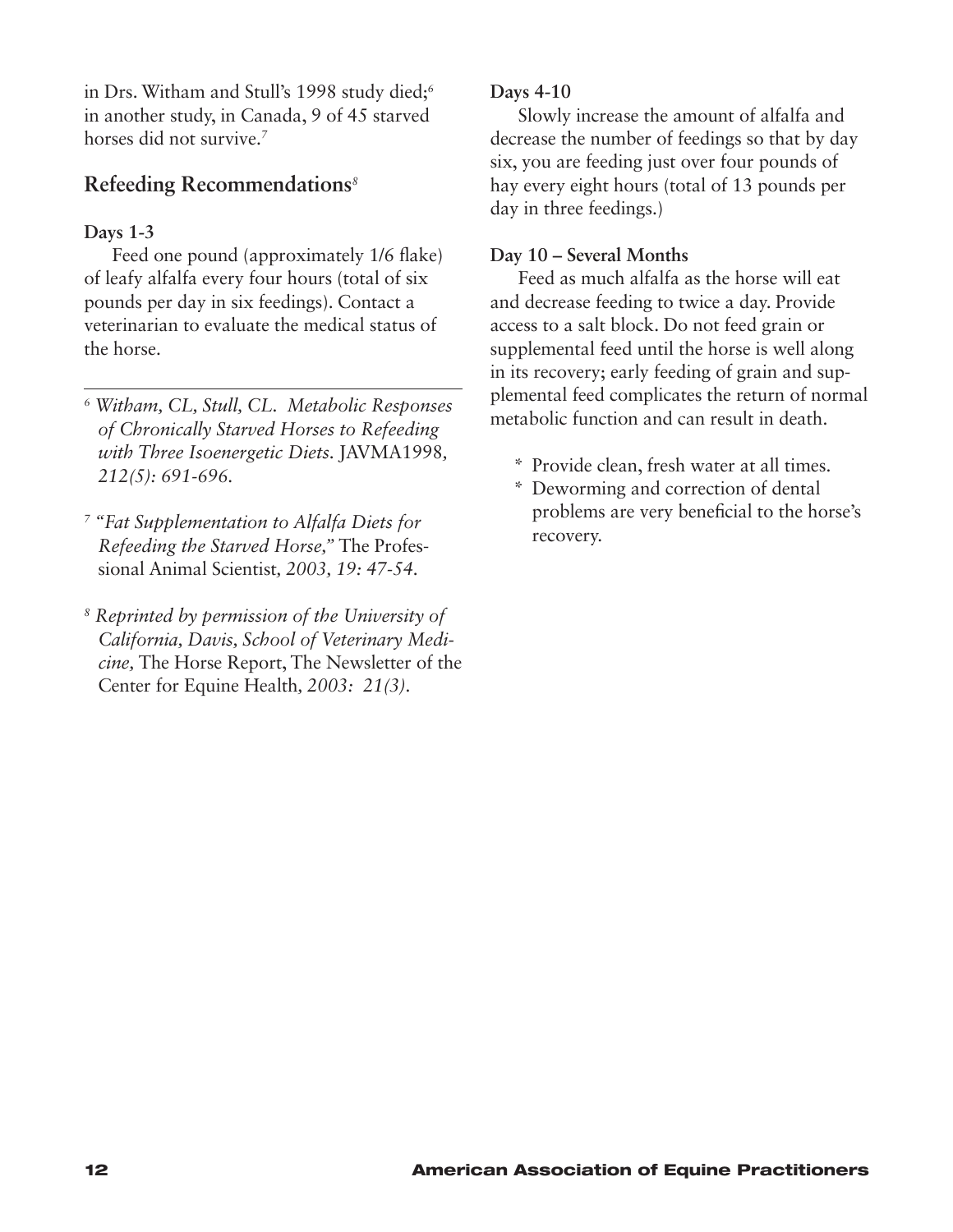# <span id="page-14-0"></span>**III. Basic Hoof Care**

The age-old saying "no foot, no horse" applies to every discipline in the horse industry and is equally important to the horse that enters a retirement/rescue facility. The foot is a common source of lameness; therefore, good, quality hoof care is imperative to the well-being of a horse in these facilities. For the sake of the organization, discussion here applies specifically to horses in rescue/retirement facilities and should not be confused with any breed predilection or discipline.

## **Hoof Growth**

As a general rule, adult horse hoof growth is approximately 3/8 of an inch (9 millimeters) per month, while hoof growth in a foal is approximately 5/8 of an inch (15 millimeters) per month. With that in mind, as a general guideline, an adult horse should be trimmed (or shod) in accordance with the needs of the horse. Foals should be trimmed every four weeks, or as needed.

## **Start with a Thorough Examination**

Upon entering a facility, a complete physical examination should be performed on every horse. As part of the examination, the feet should be evaluated carefully to identify any hoof wall cracks, bruises, lacerations or any other pathology that need the attention of the farrier or veterinarian. Any history of disease should be addressed at this time to help facilitate proper shoeing for the horse.

## **Special Considerations**

Horses entering retirement/rescue facilities come in all shapes and sizes and often require the involvement of the veterinarian and the farrier to address hoof concerns specific for individual horses. For example, retired racehorses are shod in aluminum shoes with toe grabs; American Saddlebred horses may have

been shod in stacks of pads. For retired horses, it may be best to remove these shoes, balance the foot according to conformation, and shoe him, or trim him and leave him barefoot, according to his individual needs.

Some other items to consider are:

- 1. *Hoof Wall Cracks/Quarter Cracks:* A farrier should evaluate and address the crack for infection, necrotic tissue and, most importantly, stability. Stability of a hoof wall crack is necessary for the crack to heal, and for normal hoof growth to resume.
- 2. *Navicular Disease:* If history exists or a diagnosis is made, veterinarian and farrier involvement is necessary to facilitate the comfort and shoeing needs of the horse.
- 3. *Laminitis:* Accurate diagnosis, which may require radiographs, is necessary to determine the shoeing needs of the horse. Proper shoeing, good management and nutrition all play a vital role in foot care relative to laminitis.
- 4. *Corrective Shoeing:* May sometimes be necessary depending upon injury and conformation. Consultation with a veterinarian, working in conjunction with a farrier, is recommended.
- 5. *Environment:* Hoof care can be affected by the environment in which the horse lives. Moisture can soften hooves, and can lead to thrush and other problems. Cold weather slows hoof growth. Shoeing and trimming considerations must be addressed for each horse as an individual, in light of his environmental circumstances; for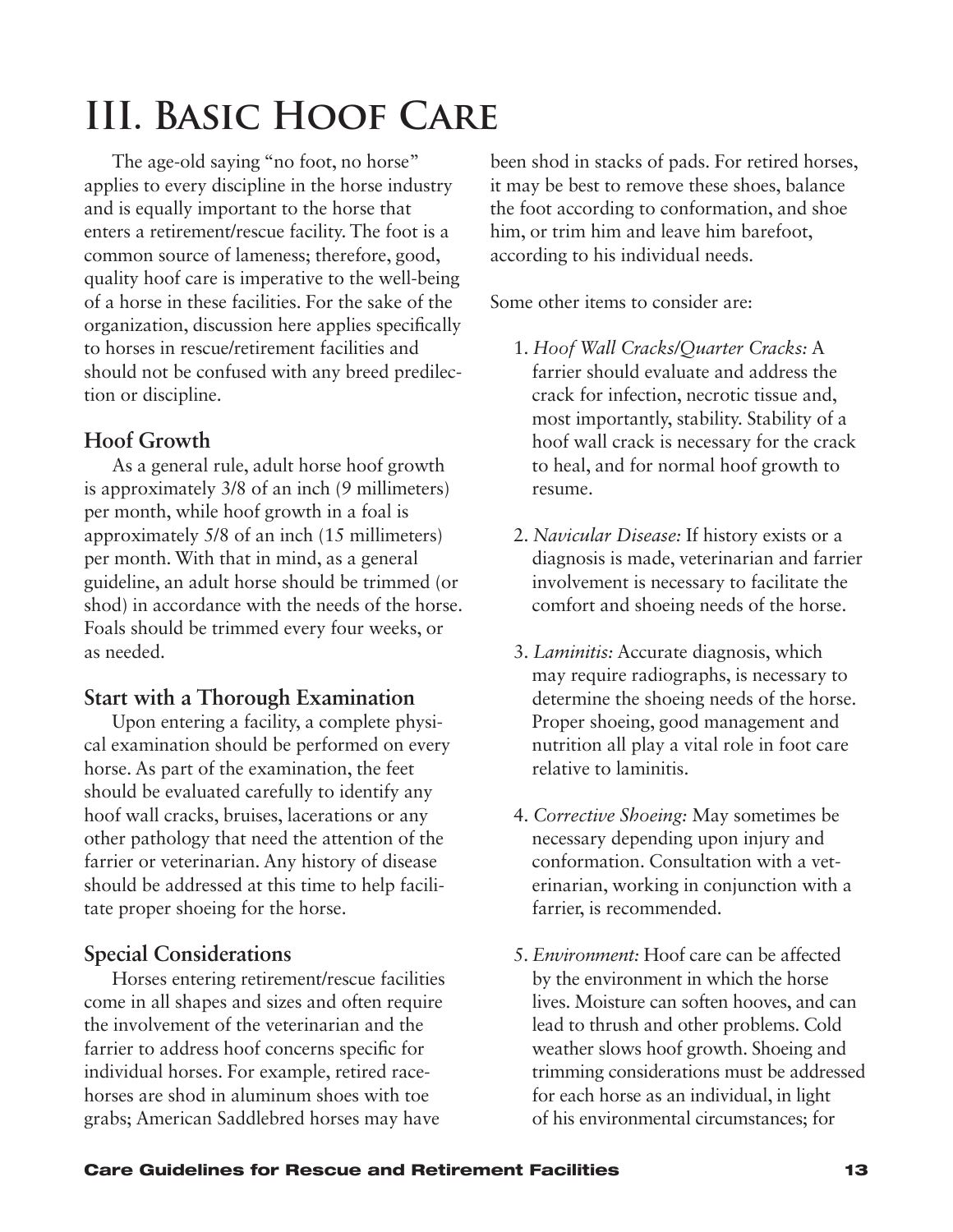example, recommendations may be different for a frozen pasture versus a rocky pasture.

6. *Management:* Basic horse husbandry considerations such as good nutrition, shelter and dry bedding are all important in maintaining good, healthy feet. Some people advocate the use of feed additives for healthy hoof growth; these should be considered on the advice of a veterinarian.

## **Rely on Qualified Caregivers**

When a horse is to be shod, a qualified farrier who is working in conjunction with a veterinarian, both of whom understand the goals of the facility, should be consulted. This will aid in minimizing any potential hoof problems, as well as correct any previous hoof problems. Veterinarians and farriers may serve as good referrals for each other, or organizations such as the American Farrier's Association (http://www.americanfarriers.org) can provide referrals.

The horse should be shod or trimmed in accordance with its individual needs. These needs depend upon housing, musculoskeletal problems, conformation and environment. Hind foot shoes may not be recommended when horses are turned out in groups, so as to minimize injury to other individuals from kicking. However, there are some problems of the hind feet that require shoeing.

Due to space considerations, numerous other specific aspects of hoof care have not been mentioned here. However, under any circumstances, management plays a critical role in the success of the retirement/rescue facility and more importantly, in the health of the horse. Good management should incorporate both the veterinarian and the farrier when addressing hoof care for the horse.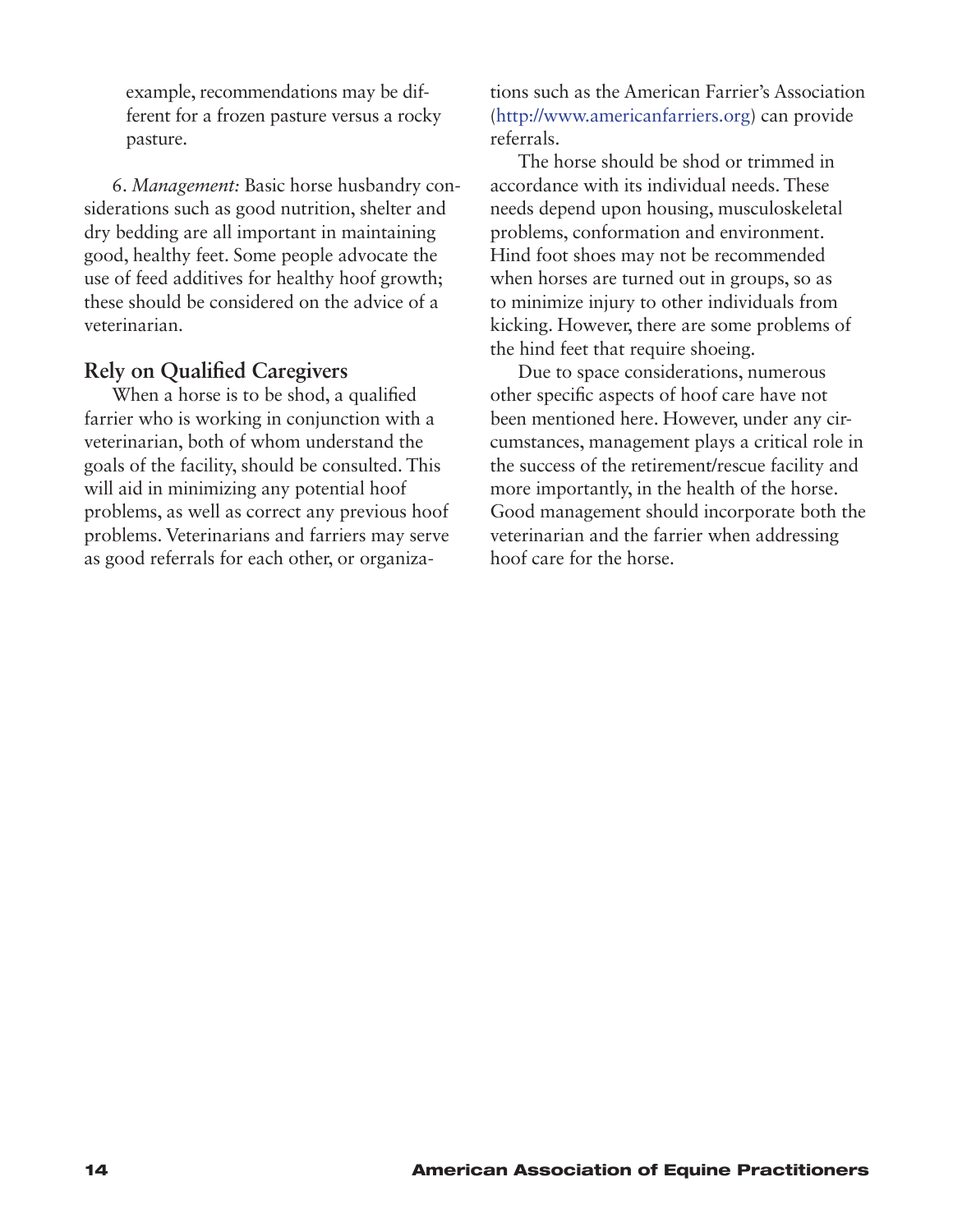# <span id="page-16-0"></span>**IV. Caring for the Geriatric Horse**

The proportion of the equine population living into their 20s and 30s and beyond is growing. Proper care is vital to maintain the active, healthy lifespan of geriatric horses. Rescue/retirement facilities must have knowledge of conditions common in geriatric horses, be able to identify early signs of disease, distress and injury, and work closely with veterinarians in order to provide for the special needs of these animals. Appendix 1 contains additional discussion on evaluation of the health status of geriatric horses.

It is imperative to recognize that caring for the geriatric equid is exacting and labor-intensive and may involve considerable expense. At times, difficult decisions concerning quality of life and euthanasia must be made (see *"Euthanasia," Chapter VII*).

## **Health and Disease in the Geriatric Horse**

Older horses are more likely to experience colic, dental disease, parasitism, tumors, lameness and metabolic disease than younger horses. They tend to have lower body condition scores on the Henneke system than younger horses and may have greater difficulty recovering from injury, starvation or disease.

Dental problems, such as the wearing down of tooth grinding surfaces or periodontal disease, may cause a decreased ability to crush whole grains and forage. This may predispose the geriatric horse to colic or choke (intestinal or esophageal obstructions), or reduced intestinal absorption of nutrients. A thorough dental examination should be performed in the older horse regularly.

An increased prevalence of metabolic and endocrine disease in geriatrics, including Equine Cushing's Disease (ECD), place them at higher risk for chronic infections, eye problems and laminitis. Equine Cushing's Disease is also known as Pituitary Pars Intermedia Dysfunction (PPID).

Musculoskeletal problems are also common in the older horse and are many times an accumulation of past injuries and wear and tear. Under direction of a veterinarian, management of arthritis through regular exercise, nutritional supplements and medications can significantly improve comfort for the geriatric horse. For example, we look at recommendations for older people: regular exercise and resistance training improve muscle tone and mobility. Conversely, confinement and lack of movement weaken muscles and bones. Even in the oldest group of horses, movement in a pasture is generally preferred to stall confinement.

## **Providing Proper Shelter**

Standards described in Chapter VI, "Shelter, Stalls and Horse Facilities," should be applied to geriatric horses as necessary to accommodate older horses' decreased ability to regulate body temperature and increased susceptibility to extremes of heat and cold.

It is essential to protect older horses from heat and/or humidity by providing shade and ventilation. Pastures and paddocks should include natural shade or properly constructed well-ventilated shelters. Stables may require fans. Body clipping may be necessary to promote dissipation of heat from the body in PPID horses that have failed to shed their winter coats.

Likewise, protection of older horses from extremes of cold through the appropriate combination of shelter, wind breaks and blanketing is essential. Pastures and paddocks should include natural or constructed shelter to provide a dry environment and protection from wind. Soft footing and deep bedding (but not too deep, as it's harder to move around in) should be considered for older horses with arthritic conditions and other lameness.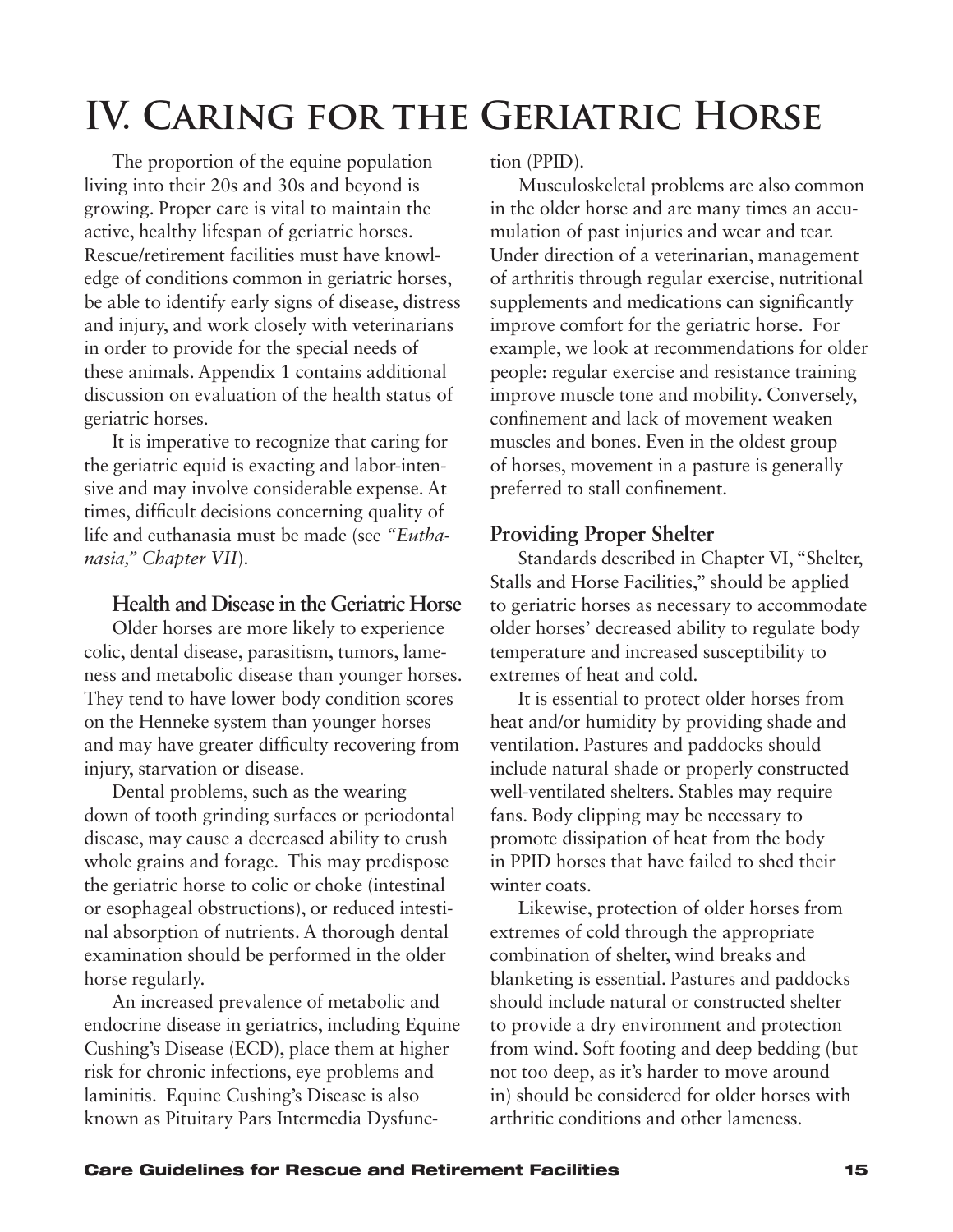A pasture environment is an excellent option for older horses, as turnout promotes beneficial activity. Consistent light exercise regimens are recommended and may improve range of motion and muscle strength. Pasture turnout is preferred over stall rest, because stall rest generally results in increased stiffness and pain. Stall rest should be used only during periods of acute pain or joint instability, as directed by a veterinarian. Body weight should be reduced to normal or slightly lighter levels to minimize mechanical stress on the limbs.

### **Feed and Water**

Standards described in Chapter II, "Nutrition," should be adapted to the special needs of geriatric horses. The body condition and/or actual body weight of older horses should be monitored carefully, because loss of condition is the most common problem in older horses. Loss of body condition, which is harder to regain in older horses than in younger horses, can indicate abnormal and often treatable conditions such as parasitism, dental disease or other underlying illnesses. Thus, integrated health care for the geriatric horse includes analysis of nutrition.

Current recommendations from the National Research Council's *Nutrient Requirements of Horses* for mature adult horses are influenced by several circumstances of the aging horse, including slower metabolism, decreased digestive efficiency and decreased level of energy expenditure. Nutrient requirements of geriatric horses more closely approximate those of weanlings in terms of protein and phosphorous.

Protein requirements may be higher in older horses than in younger adult horses, as the ability to digest crude protein is less in geriatric horses. Subsequently, it is suggested that geriatric horses are fed diets containing 14% to 16% crude protein. Loss of muscle mass is a common characteristic of geriatric horses. Although this has been attributed to decreased levels of activity, nutrition has also been implicated. Leucine, which may stimulate protein synthesis and is relatively high in alfalfa hay, may be useful in preventing loss of muscle mass in geriatric horses.

Fat is an excellent source of calories for older horses if their liver function is adequate and is well utilized with almost no increase of digestive upset compared to energy-dense rations containing primarily cereal grains. Commercial grain rations with fat added are available (5 to 8% crude fat content). Another way to increase fat is to add vegetable oil (up to 2 cups per day) or rice bran. If protein is insufficient in the diet, soybean meal is an excellent, high-quality protein source for older horses.

While calcium absorption remains consistent with age, phosphorous absorption may be impaired in older horses, such that phosphorous requirements are relatively higher. In an otherwise healthy but underweight geriatric horse, the ratio of calcium to phosphorous should remain at approximately 1.5:1. The ration typically should be between 0.4 - 0.65% phosphorus and not more than 1% calcium on a dry matter basis.

Commercial rations designed for geriatric horses are available, and can provide a highly digestible fiber and higher fat content to meet their increased energy needs. An extruded or pelleted feed is more likely than sweet feed or grain to improve body condition, weight gain and blood protein levels. Due to a natural reduction in saliva, these diets may need to be pre-soaked to prevent esophageal obstruction or choke. Fat, rice bran or soybean meal can be added to these diets to further improve fat and protein content. Attention to a dust-free diet can be helpful in managing chronic respiratory conditions in older animals.

Older horses should receive high-quality roughage because of their decreased ability to digest fiber and to chew forage properly. Sweet, young grass is ideal, supplemented with hay for additional fiber. However, access to carbohydrate rich grass may need to be monitored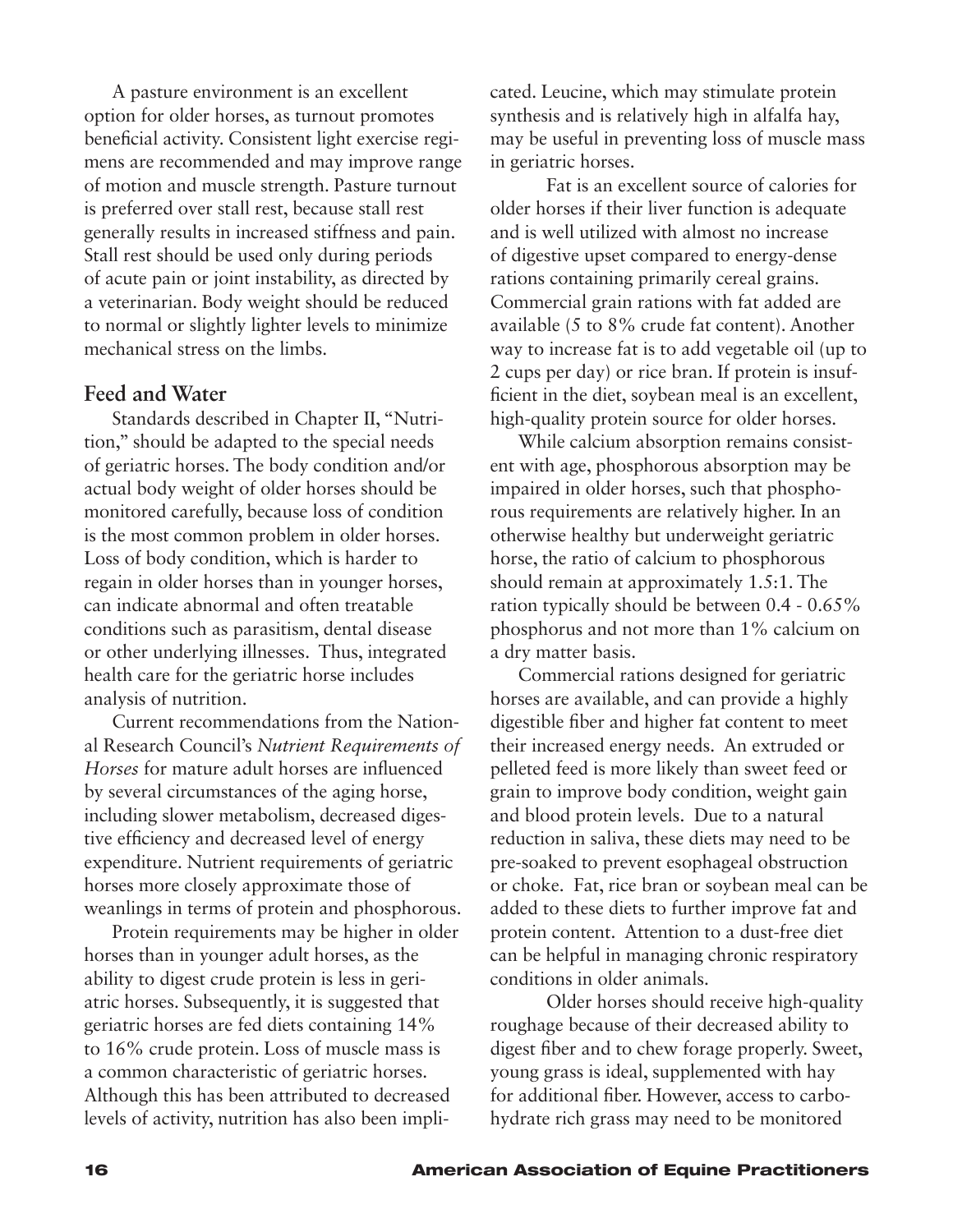closely in those individuals with a predisposition to founder, as can occur with Cushing's disease or other metabolic conditions.

 Hays should be less mature and free of coarse stems, such as mixed hay with no more than 60% legume content. A 100% legume hay, such as straight alfalfa, is not ideal because the protein and calcium content may be too high and the phosphorous content is low. If chewing is impaired, chopped hay, hay cubes or roughage-containing pellets are alternatives. Soaking hay cubes and pellets in water will make them easier to chew, while decreasing the risk of choke (obstruction of the esophagus with impacted feed). Another roughage alternative for older horses is beet pulp, because of its digestibility and calcium content. It also can be soaked to make chewing easier.

Feed supplements, such as glucosamine and chondroitin sulfate, are sometimes utilized for older horses with arthritic conditions, but lack scientific support. Electrolytes may be appropriate in the performing geriatric horse, as they sweat more at lesser intensity exercise. Probiotic products may also be advocated to help digestion, however, scientific support for the effectiveness of these products is also lacking. If expense of care is a concern, these sorts of supplemental products can usually be eliminated.

Water intake should be monitored in geriatric horses. Increased water intake is a sign of some of the more common medical conditions of geriatric horses, along with increased urine production. Possible causes include renal disease and Equine Cushing's Disease. Older horses may be less inclined to drink excessively cold water; in cold weather, warming the water has been shown to increase water consumption. Feeding water-soaked feeds (at least 2 gallons of water per feeding) will also help increase fluid intake. Addition of 1 to 2 ounces of salt to the feed may also encourage increased water intake but should be done only if the horse has unlimited access to water.

Special attention should be given to older horses pastured with other horses to avoid problems arising from age-associated decreasing aggressiveness. Access to feed, water and shelter should be ensured. Ideally, older horses should be pastured with their peers rather than with younger, more aggressive horses.

### **For Additional Information on Feeding Geriatric Horses, see:**

Ralston SL. Nutrition of the Geriatric Horse. In: Equine Geriatric Medicine and Surgery, Bertone J (ed), Elsevier Publishing, St. Louis, MO, pp 169-171, 2006.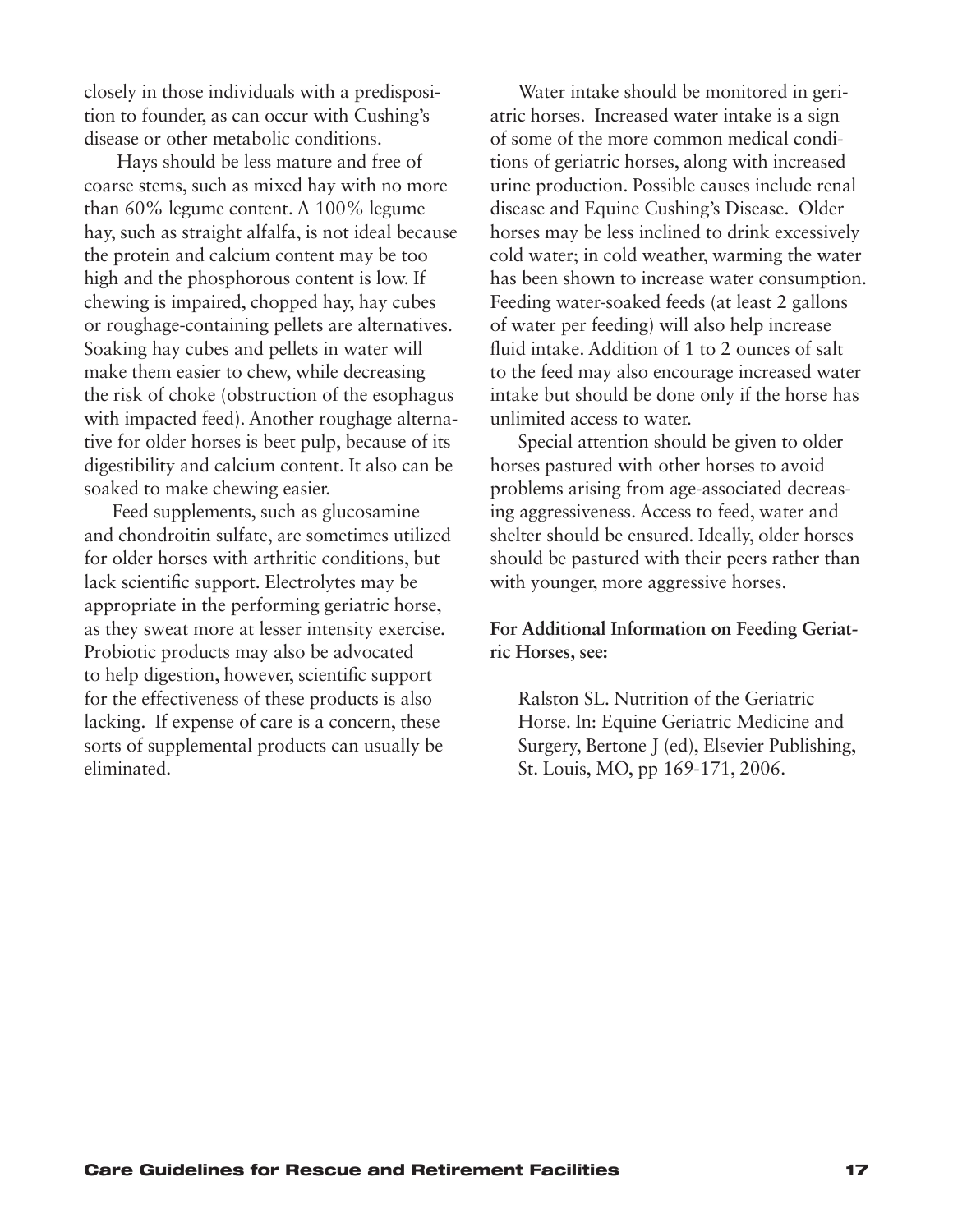# <span id="page-19-0"></span>**V. Shelters, Stalls and Horse Facilities**

Many different types of housing and shelters are used at retirement/rescue facilities; therefore, multiple factors should be taken into account when designing shelters, including individual and diverse climatic and geographic conditions. Local sources of information, such as veterinarians and extension agencies, can be extremely valuable in considering such factors.

### **Shelter**

A shelter is a natural or man-made structure that provides relief to each individual animal from direct sunlight, wind, precipitation and other inclement weather. The design and use of shelters should promote the health, well-being and good performance of horses throughout all stages of their lives.

All constructed shelters should be structurally safe for horses and personnel. Shelters where horses are located should be constructed with no exposed surfaces or projections likely to cause injury. Shelter design should promote easy and safe handling of horses, as well as ease of cleaning and care. Horses should be provided with a clean, dry area on which to lie.

Ceilings and support beams in horse-housing facilities should be high enough to permit the horse to stand naturally with a full range of motion of the head and neck without touching the ceiling. Floors in horse stables should be constructed and maintained to provide traction and drainage and prevent injury. Ventilation should be designed to provide adequate air circulation.

Electrical wiring and panels should not be accessible to horses and should be installed in accordance with applicable electrical codes. Lighting should be provided in a manner to permit effective observation of stabled horses. Alleyways and work areas should be uniformly illuminated. Natural lighting should be provided wherever possible.

Manure and soiled bedding should be handled and stored in a manner that has as little negative impact on the surrounding area and the environment as is reasonably possible.

Rescue/retirement facilities should have a designated area for quarantine or isolation purposes. This area should be separated from other holding areas.

## **Stalls**

Stalls or portable corrals should be available to contain horses that may be sick or injured. The stalls should be of sufficient size for a horse to get up and down. Bedding should be provided and kept clean, with stalls being cleaned at least once every 24 hours. Good ventilation is always necessary, and it is important in the prevention of respiratory problems.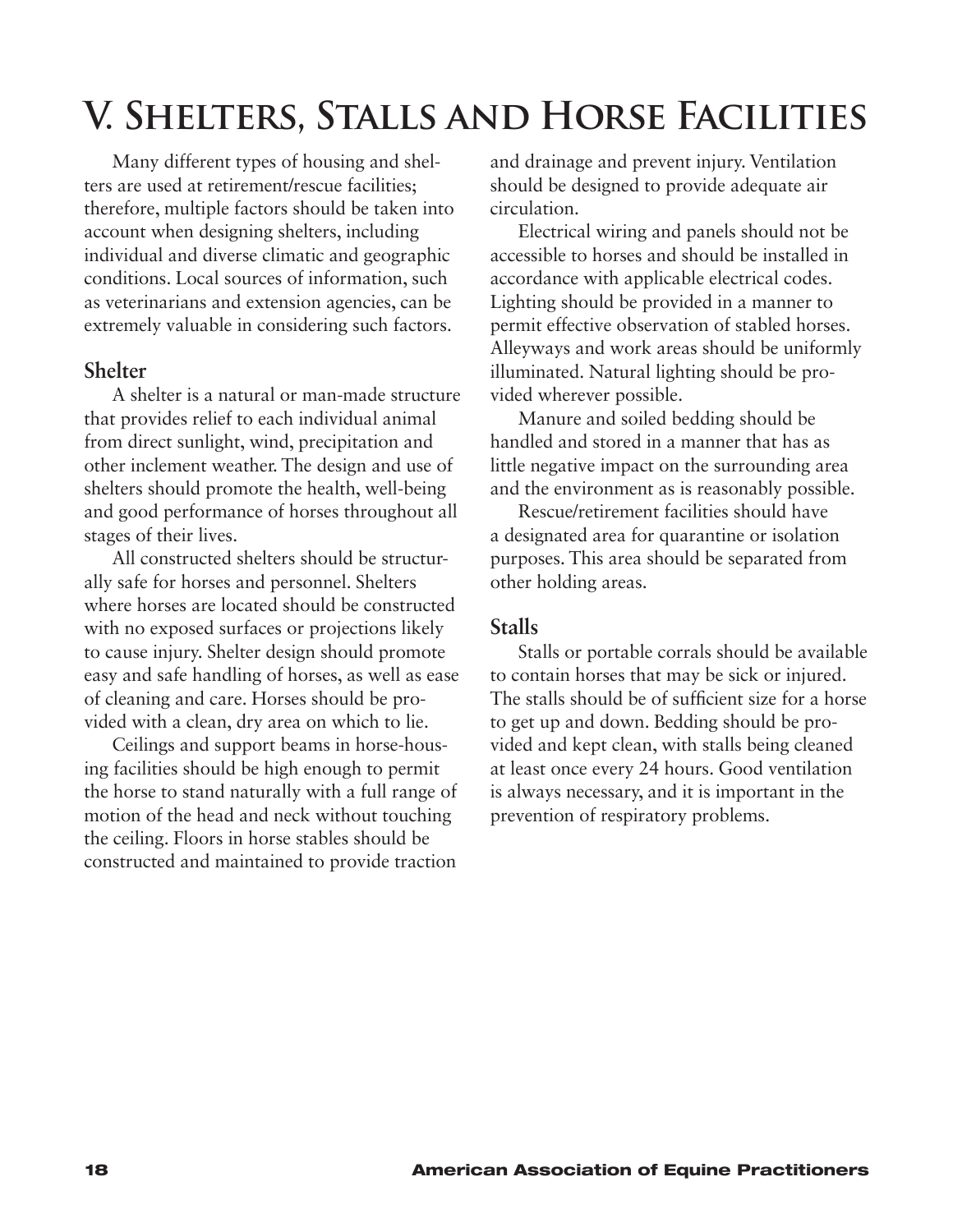# <span id="page-20-0"></span>**VI. Pasture, Paddocks and Fencing**

Pastures are an important aspect of many rescue/retirement facilities. Pastures allow horses to have access to grass as needed, give them room for exercise, and allow them normal socialization. The size and number of pastures and/or paddocks at a facility should be appropriate for the number of horses intended to be kept. Important factors to consider are safety and injury prevention as well as sufficient room to allow plenty of exercise.

Stocking requirements of pastures will vary, depending on feed and quality of the pastures. Generally, one or two acres per horse are required. Horses have a natural herd instinct, and as such, will prefer to be with other horses. In addition, pasture containment with proper shelter will serve a facility better than stalls only.

## **Pastures and Range Management**

Horses on pasture or range should have an adequate quantity and quality of feed and water. Properly maintained pastures may provide all or most of the nutrient requirements of grazing horses. Nutrient content of pastures should be closely monitored and supplemental feed provided when necessary. Salt and mineral supplements should be provided when necessary to supplement specific nutrient deficits in grasses and forage.

To prevent digestive and health problems, horses should be introduced to pasture gradually or cautiously, especially in heavy growing periods such as spring in some areas. Horses on pasture should be inspected regularly, paying close attention during high-risk periods (seasonal changes, introduction of new horses, foaling, etc.).

Application of fertilizers, pesticides, herbicides and manure to pastures should be planned and conducted to minimize risk to grazing horses and the environment. In addition, pastures and range land should be inspected regularly for poisonous plants.

### **Pasture and Paddock Fencing Safety**

Pastures and paddocks should be properly fenced to safely confine horses. The suitability of type of fence varies according to the disposition of the horses, as well as stocking density and pasture/ paddock size. Horses should be introduced to unfamiliar fenced areas during daylight hours and be monitored to reduce the risk of injury.

Fences and gates should be maintained in good repair to minimize the risk of horses gaining access to public roadways. Barbed wire and narrow gauge high tensile wire, because of their cutting properties, can cause severe injury to horses. These materials are not ideal, even though they are sometimes used for fencing extensive pasture areas. However, they should generally be avoided in closely confined paddocks or small pastures.

Pastures, paddocks and range should be free from equipment, machinery, debris and refuse that have the potential to cause serious injury.

## **Paddock and Small Pasture Management**

Every property in which horses are kept should have a sufficient number of paddocks or pastures to permit separation of incompatible animals. The risk of injury increases when horses are overcrowded. Competition for food, water and space often leads to fighting and subsequent injury.

The number of horses and their grouping in each paddock or small pasture should be appropriate for compatibility and for the ground conditions, taking into account the climatic conditions at the time. For example, rocky areas and steep hills/stream banks/ditches should be avoided for geriatric and debilitated horses.

Paddocks and small pastures should be cleaned regularly. Horses will not eat pasture grass or forage that is contaminated with manure. Without regular cleaning the effective grazing area is decreased.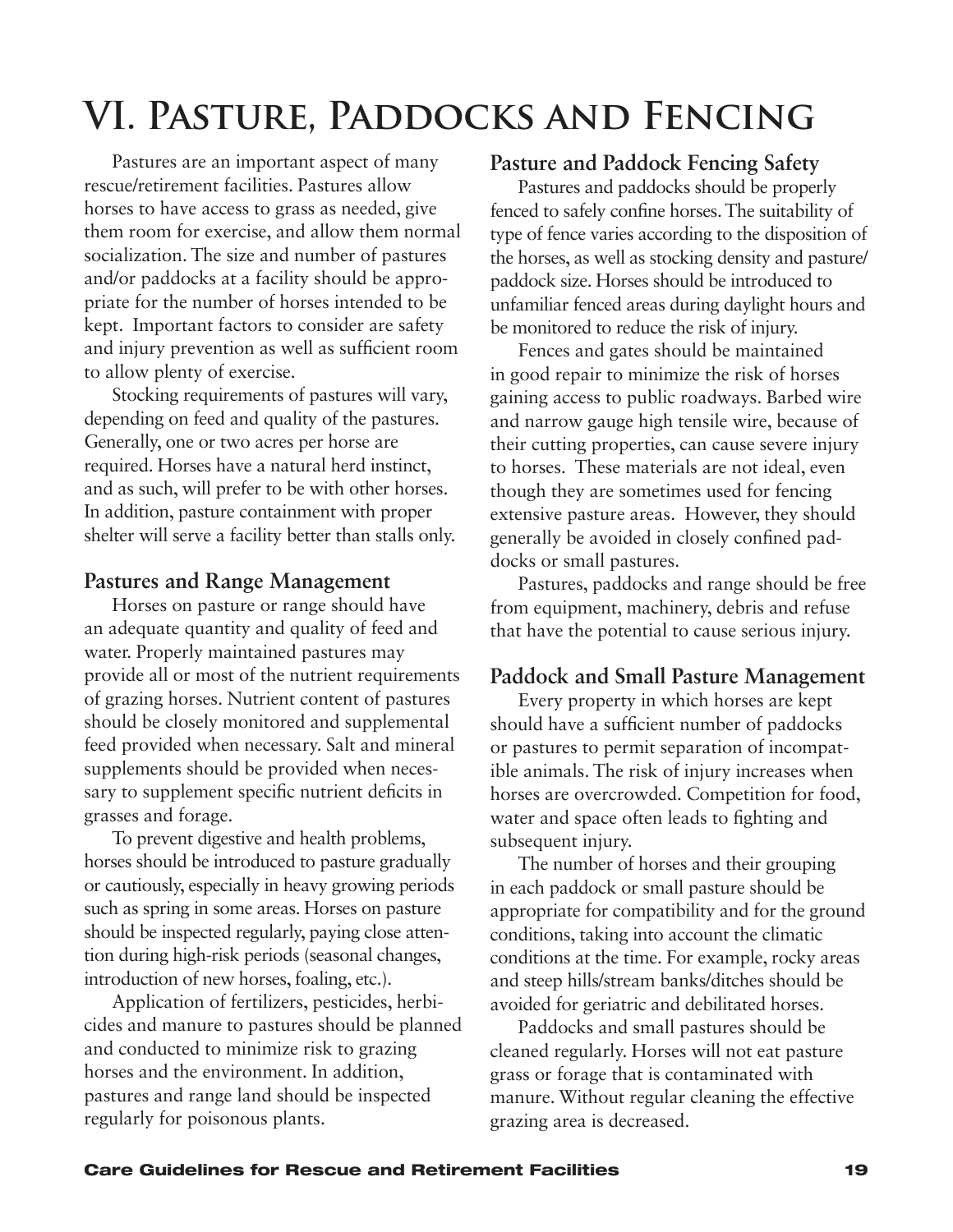Effective parasite control is more difficult in paddock or small pasture environments. Pasture rotation, manure removal and internal parasite control with effective deworming programs are a part of an integrated program of management. Your local veterinarian can help in the development of a specific program to fit individual conditions.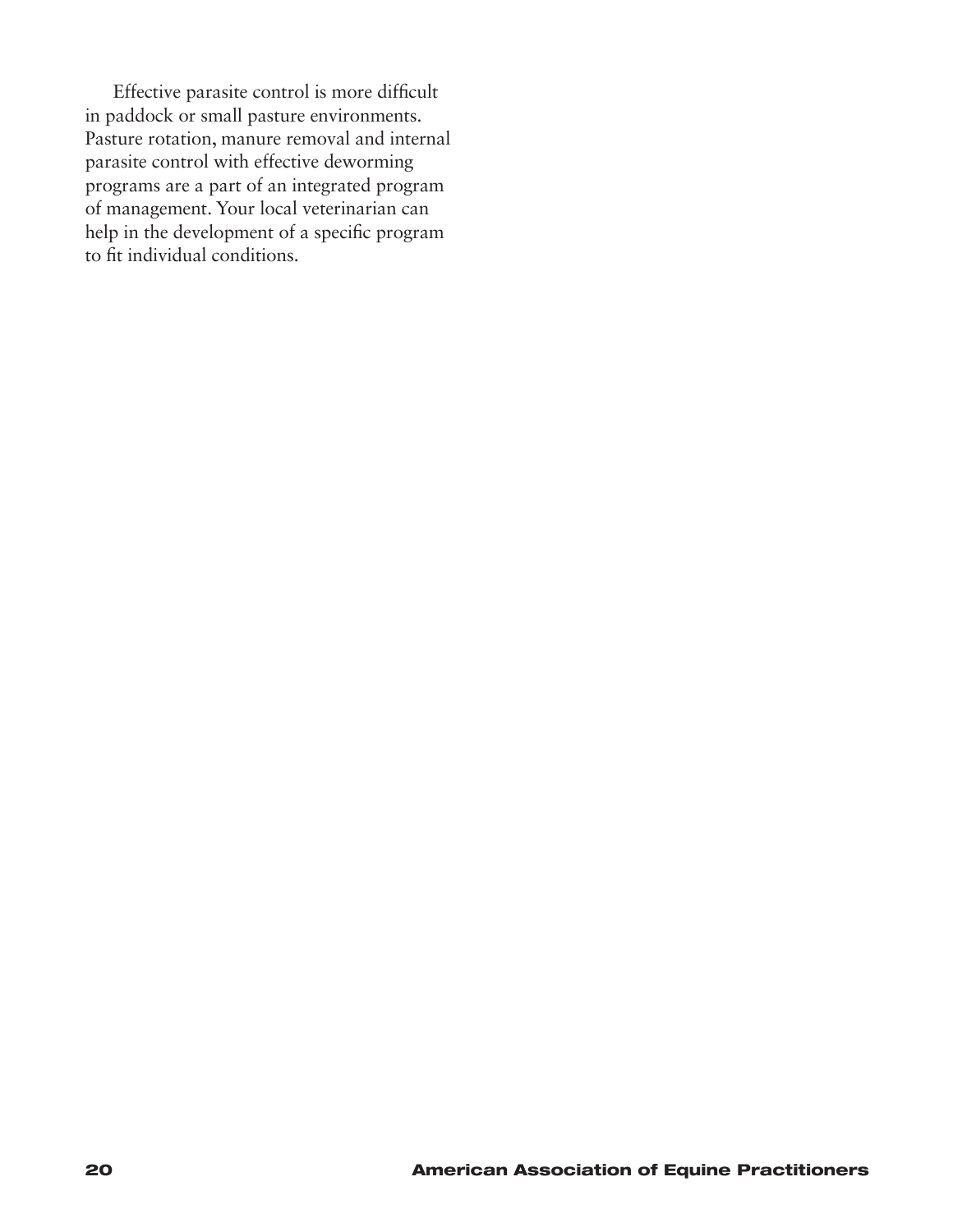# <span id="page-22-0"></span>**VII. Euthanasia**

The term euthanasia is derived from the Greek terms *eu* meaning good and *thanatos* meaning death. A good death would be one that occurs with minimal pain and at the appropriate time in the horse's life to prevent unnecessary pain and suffering.

Justification for euthanization of a horse for humane reasons should be based on both medical considerations as well as current and future quality-of-life issues for the horse. Although by no means a replacement for consultation with the veterinarian, Appendix 1 contains additional discussion on the decisionmaking process for euthanasia. The American Association of Equine Practitioners has developed the following Euthanasia Guidelines.

### **2011 AAEP Euthanasia Guidelines -**

### https://aaep.org/horsehealth/aaep-guidelineseuthanasia-2011

The AAEP recommends that the following guidelines be considered in evaluating the need for humane euthanasia of a horse. The attending veterinarian is often able to assist in making this determination, especially regarding the degree to which the horse is suffering. It should be pointed out that each case should be addressed on its individual merits and that the following are guidelines only. It is not necessary for all criteria to be met. Horses may be euthanized at an owner's request for other reasons, as the owner has sole responsibility for the horse's care. Prior to euthanasia, clear determination of the insurance status of the horse should be made as this policy constitutes a contract between owner and insurance carrier.

In accordance with AVMA's position on euthanasia of animals, the AAEP accepts that humane euthanasia of unwanted horses or those deemed unfit for adoption is an acceptable procedure once all available alternatives have been explored with the client. A horse should not have to endure conditions of lack of feed or care erosive of the animal's quality of life. This is in accord with the role of the veterinarian as animal advocate.

The following are guidelines to assist in making humane decisions regarding euthanasia of horses:

- A horse should not have to endure continuous or unmanageable pain from a condition that is chronic and incurable.
- A horse should not have to endure a medical or surgical condition that has a hopeless chance of survival.
- A horse should not have to remain alive if it has an unmanageable medical condition that renders it a hazard to itself or its handlers.
- A horse should not have to receive continuous analgesic medication for the relief of pain for the rest of its life.
- A horse should not have to endure a lifetime of continuous individual box stall confinement for prevention or relief of unmanageable pain or suffering.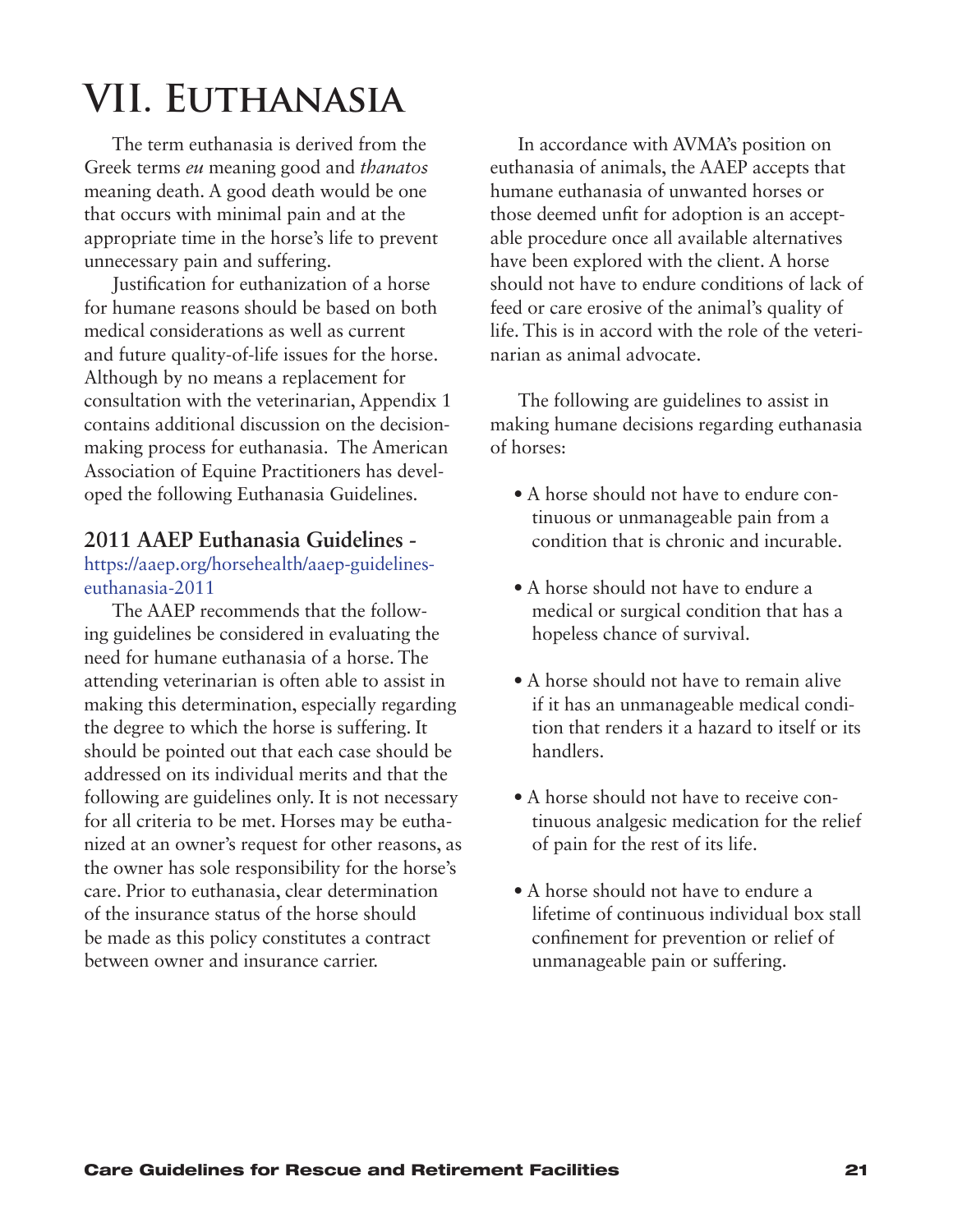**Techniques for Euthanasia –** The following techniques for performing euthanasia of horses by properly trained personnel are deemed acceptable:

- 1. Intravenous administration of an overdose of barbiturates
- 2. Gunshot to the brain (https://vetmed. iastate.edu/sites/default/files/vdpam/ Extension/Dairy/Programs/Humane%20 [Euthanasia/Download%20Files/Euthana](https://vetmed.iastate.edu/sites/default/files/vdpam/Extension/Dairy/Programs/Humane%20Euthanasia/Download%20Files/EuthanasiaBrochure20130128.pdf) siaBrochure20130128.pdf Shearer JK, Ramirez A. Humane euthanasia of sick, injured and/or debilitated livestock. Iowa State University Extension)
- 3. Penetrating captive bolt to the brain (https://vetmed.iastate.edu/sites/default/ files/vdpam/Extension/Dairy/Programs/ Humane%20Euthanasia/Download%20 Files/EuthanasiaBrochure20130128.pdf Shearer JK, Ramirez A. Humane euthanasia of sick, injured and/or debilitated [livestock. Iowa State University Extension](https://vetmed.iastate.edu/sites/default/files/vdpam/Extension/Dairy/Programs/Humane%20Euthanasia/Download%20Files/EuthanasiaBrochure20130128.pdf)
- 4. Intravenous administration of a solution of concentrated potassium chloride (KCl) with the horse in a surgical plane of general anesthesia.
- 5. Alternative methods may be necessary in special circumstances.

## *Special Considerations for the Insured Horse and Cases Involving Multiple Practitioners:*

Each insurance policy for a horse is a contract between the horse owner and the insurance company and will dictate the specific terms and conditions concerning the payment of a mortality claim. Careful consideration should be given to possible "conflicts of interest" as referenced in the Ethical and Professional Guidelines in the AAEP Resource Guide and Membership Directory. The attending, consulting and referring veterinarians should follow the Ethical and Professional Guidelines under section IV, "Attending, Consulting and Referring," as described in the AAEP Resource Guide & Membership Directory.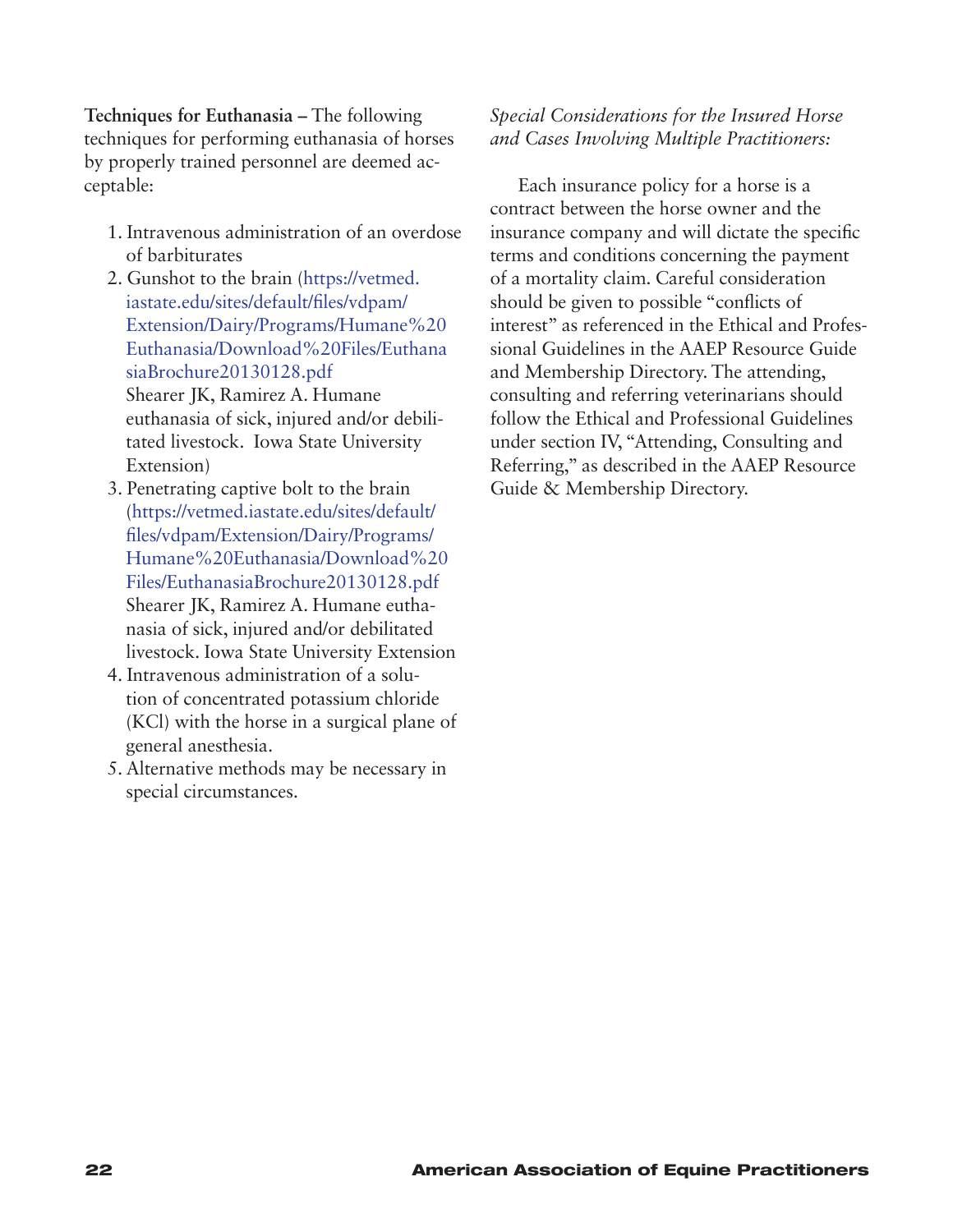## <span id="page-24-0"></span>**VIII: THE BOTTOM LINE – PROTECTING THE HEALTH AND WELFARE OF THE HORSE**

Ultimately, the best indicators of proper management of an equine rescue/retirement facility are the physical and emotional health of the horses and the overall improvement in horses previously suffering from disease, trauma or neglect. Unless there is a medical explanation, all horses should regain and maintain an acceptable state of health and well-being with proper care.

Allowing rescued horses to deteriorate as a result of inadequate care, resources or space is no favor to them and can progress to the point of cruelty. Those who take in every animal, regardless of ability to provide care or refusal to recognize when an animal is suffering, are hoarders, not rescuers. All rescue and retirement organizations should periodically reevaluate their principles, practices, capabilities and goals with the help of objective, knowledgeable outsiders, especially their equine veterinarians.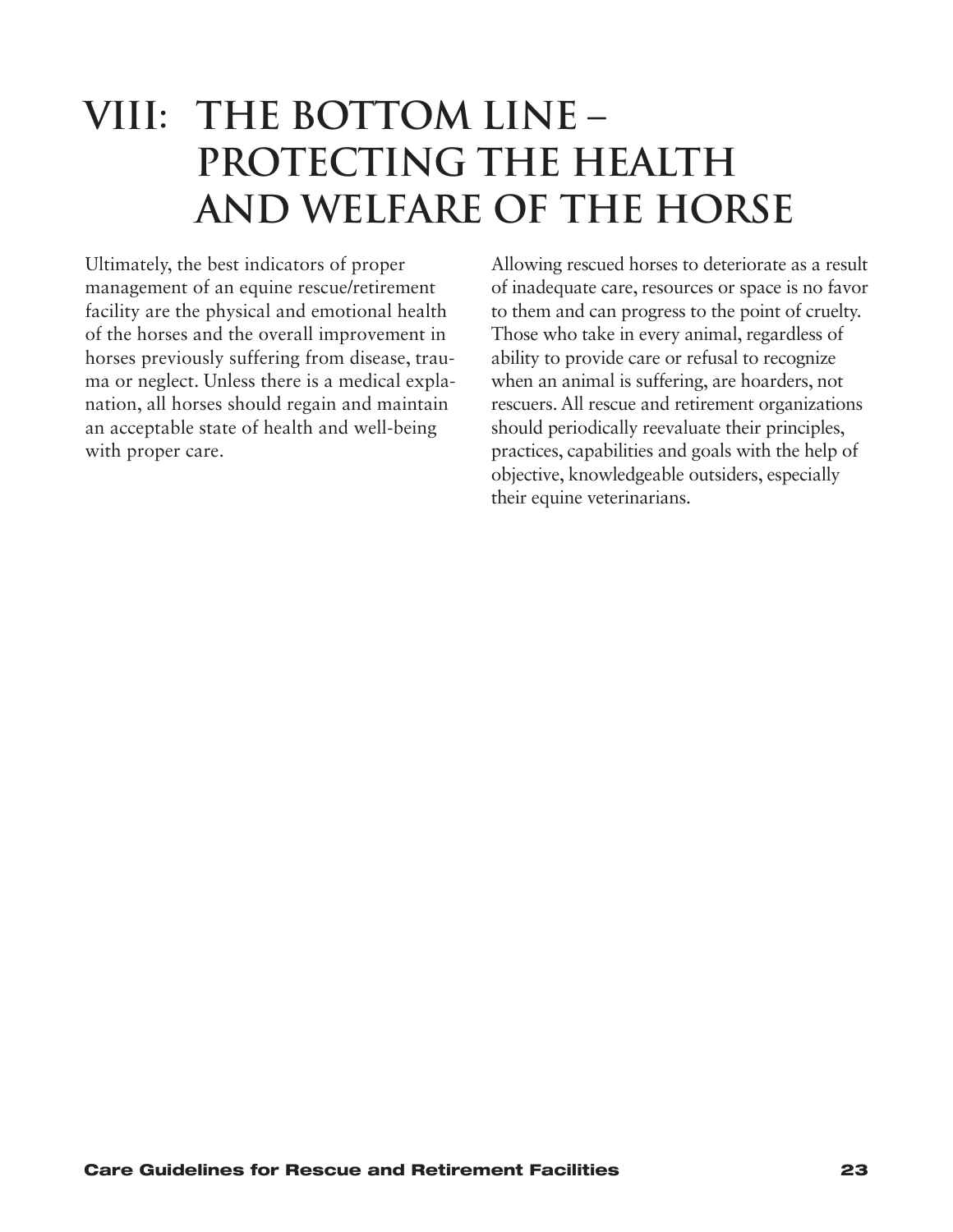## <span id="page-25-0"></span>**Appendix 1**

FREEZEMARK: The Contract of the Contract of the Contract of the Contract of the Contract of the Contract of the Contract of the Contract of the Contract of the Contract of the Contract of the Contract of the Contract of th

HOOF CONDITION: NOTE: The Second Second Second Second Second Second Second Second Second Second Second Second Second Second Second Second Second Second Second Second Second Second Second Second Second Second Second Second

COMMENTS: \_\_\_\_\_\_\_\_\_\_\_\_\_\_\_\_



**OVERALL HENNEKE BODY CONDITION SCORE:** 

NAME: NAME AND A STRAIGHT AND A STRAIGHT AND A STRAIGHT AND A STRAIGHT AND A STRAIGHT AND A STRAIGHT AND A STRAIGHT AND A STRAIGHT AND A STRAIGHT AND A STRAIGHT AND A STRAIGHT AND A STRAIGHT AND A STRAIGHT AND A STRAIGHT A

modified from Henneke et al. EVJ 1983;15:371-372

| Condition                     | Neck                                        | Withers                                                     | Shoulder                                            | <b>Ribs</b>                                                                   | <b>Back</b>                                                                                                                                                  | <b>Tailhead Area</b>                                                                                                                                                                    |  |  |
|-------------------------------|---------------------------------------------|-------------------------------------------------------------|-----------------------------------------------------|-------------------------------------------------------------------------------|--------------------------------------------------------------------------------------------------------------------------------------------------------------|-----------------------------------------------------------------------------------------------------------------------------------------------------------------------------------------|--|--|
| 1.<br>Poor<br>(extremely      | Bone<br>structure<br>easily<br>noticeable   | Bone<br>structure<br>easily<br>noticeable                   | Bone structure<br>easily noticeable                 | Ribs projecting<br>prominently                                                | Spinous processes<br>projecting prominently                                                                                                                  | Tailhead, pinbones, and<br>hook bones projecting<br>prominently                                                                                                                         |  |  |
| emaciated)                    | be felt<br>No fatty tissue<br>can           |                                                             |                                                     |                                                                               |                                                                                                                                                              |                                                                                                                                                                                         |  |  |
| 2<br>Very Thin<br>(emaciated) | Bone<br>structure<br>faintly<br>discernible | Bone<br>structure<br>faintly<br>discernible                 | Bone structure<br>faintly<br>discernible            | Ribs prominent                                                                | Slight fat covering over<br>base of spinous<br>processes. Transverse<br>processes of lumbar<br>vertebrae feel rounded.<br>Spinous processes are<br>prominent | Tailhead prominent<br>Pin bones prominent<br>Hook bones prominent                                                                                                                       |  |  |
| 3<br>Thin                     | Neck<br>accentuated                         | Withers<br>accentuated                                      | Shoulder<br>accentuated                             | Slight fat cover over<br>ribs. Ribs easily<br>discernible                     | Fat buildup halfway on<br>spinous processes, but<br>easily discernible.<br>Traverse processes<br>cannot be felt                                              | Tailhead prominent but<br>individual vertebrae cannot<br>be visually identified. Hook<br>bones appear rounded,<br>but are still easily<br>discernible. Pin bones not<br>distinguishable |  |  |
| 4<br>Moderately<br>Thin       | Neck not                                    | Withers not<br>obviously thin obviously thin obviously thin | Shoulder not                                        | Faint outline of ribs<br>discernible                                          | Negative crease<br>(peaked appearance)<br>along back                                                                                                         | Prominence depends on<br>conformation. Fat can be<br>felt. Hook bones not<br>discernible                                                                                                |  |  |
| 5<br>Moderate                 | Neck blends<br>smoothly into<br>body        | Withers<br>rounded over<br>spinous<br>processes             | Shoulder blends<br>smoothly into<br>body            | Ribs cannot be<br>visually<br>distinguished, but<br>can be easily felt        | Back is level                                                                                                                                                | Fat around tailhead<br>beginning to feel spongy                                                                                                                                         |  |  |
| 6<br>Moderately<br>Fleshy     | Fat beginning<br>to be<br>deposited         | Fat beginning<br>to be<br>deposited                         | Fat beginning to<br>be deposited<br>behind shoulder | Fat over ribs feels<br>spongy                                                 | May have a slight<br>positive crease (a<br>groove) down back                                                                                                 | Fat around tailhead feels<br>soft                                                                                                                                                       |  |  |
| 7<br>Fleshy                   | Fat deposited<br>along neck                 | Fat deposited<br>along withers                              | Fat deposited<br>behind shoulder                    | Individual ribs can<br>be felt, but<br>noticeable fat filling<br>between ribs | May have a positive<br>crease down the back                                                                                                                  | Fat around tailhead is soft                                                                                                                                                             |  |  |
| 8<br>Fat                      | Noticeable<br>thickening of<br>neck         | Area along<br>withers filled<br>with fat                    | Area behind<br>shoulder filled<br>with fat          | Difficult to feel ribs                                                        | Positive crease down<br>the back                                                                                                                             | Fat around tailhead very<br>soft                                                                                                                                                        |  |  |
| 9<br>Extremely Fat            | Bulging fat                                 | <b>Bulging fat</b>                                          | <b>Bulging fat</b>                                  | over ribs                                                                     | Patchy fat appearing Obvious crease down<br>the back<br>Flank filled with fat                                                                                | Bulging fat around tailhead                                                                                                                                                             |  |  |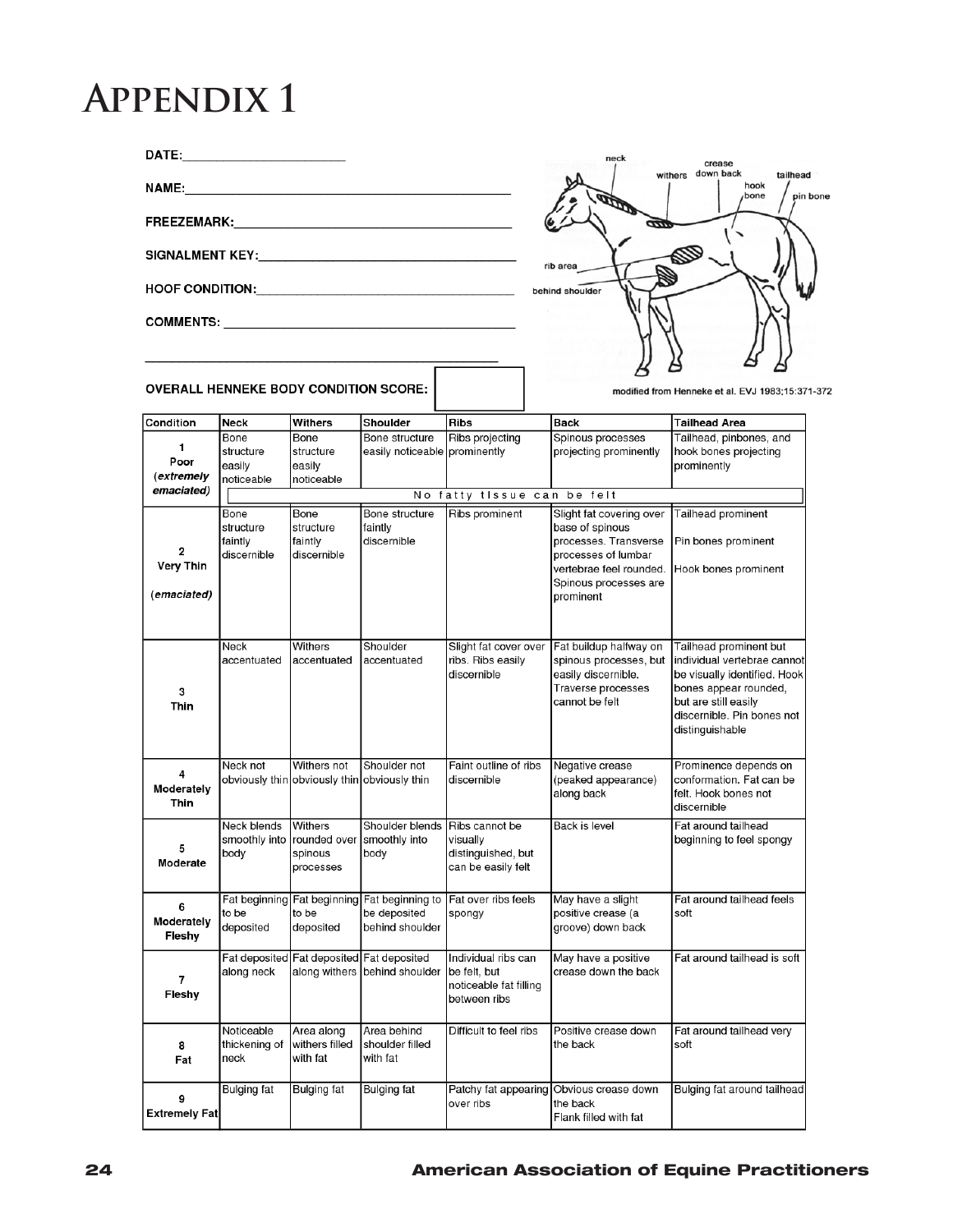## <span id="page-26-0"></span>**Appendix 2**

**From: UC Davis Equine Sanctuary and Rescue Facility Guidelines**

## **Evaluation of Stages of Disability**

In general, horses that have normal ambulatory movement (M) capability, are eating (E) and drinking (D), and have stable body weight (W) are considered healthy (Table 4). Observation should also be made within the horse's environment for their ability to lie down and get up in the pasture or area of confinement. Short-term conditions which can produce illness or lameness need to be diagnosed and those conditions with a favorable prognosis for cure should be treated by the attending veterinarian. Their guidance should determine whether on-site short term treatments or hospitalization with acute care measures are appropriate for the resolution of each individual case. Rescue facilities should have a small treatment area and individual stalls assigned for medical treatments to insure the proper care of horses treated on-site.

The health status of geriatric or medically compromised horses may sometimes degenerate to levels which are inconsistent with humane care and sustenance of life. Consequently, a predetermined experienced and knowledgeable individual should be identified who can work in conjunction with a veterinarian to assess horses when there is a question raised as to their ability to live a life without pain and/ or severe physical restrictions. Each case must be evaluated carefully and individually as a degree of subjectivity is often an unavoidable part of the decision making process. Often a horse may have to be closely observed and monitored for a period of time with multiple and sequential evaluations to determine the magnitude of a disability and its consequences. An equine sanctuary or rescue facility should never become a hospice for horses that are

severely infirmed, in chronic pain or for those where their humane continuance of life is not sustainable. Animals whose health status puts them in such a category should receive careful consideration for a humane end of life. Modern veterinary medicine has the ability to humanely end the life of an animal whose pain and suffering cannot otherwise be alleviated. "While medicine aims at restoring or maintaining healthy living, similarly, it is also conceptually part of the veterinarian's duty to end suffering totally erosive of the animal's quality of life." (Rollins, 2006).

## **Long-term Survival Evaluation and Care of Geriatric Horses**

Regardless of the horse's age in years, the physical criteria of normal movement, eating, drinking, and normal weight (MEDW) should be the basis of evaluation of a horse's general state of well being. Additionally, the ability to lie down and get back up without significant difficulty is especially important in the older horse. Geriatric horses may loose some weight or appear, physically different due to redistribution of fat and the normal ventral curvature of the spine that occurs with aging, but if the other components of MEDW are present then quality of life is presumed to be adequate for their continued maintenance within the rescue facility or sanctuary. Regular assessments of these basic criteria should be used. In general older horses need more attention to hoof care, dental care, parasite control, and segregation from aggressive horses which may prevent them from eating hay placed in group feeders or pasture. Signs that an older horse has reached an end point vary but the use of MEDW is the basic assessment criteria. Additionally, frequent veterinary health examinations must be part of the routine care with geriatric animals so that early signs of metabolic organ failure or disease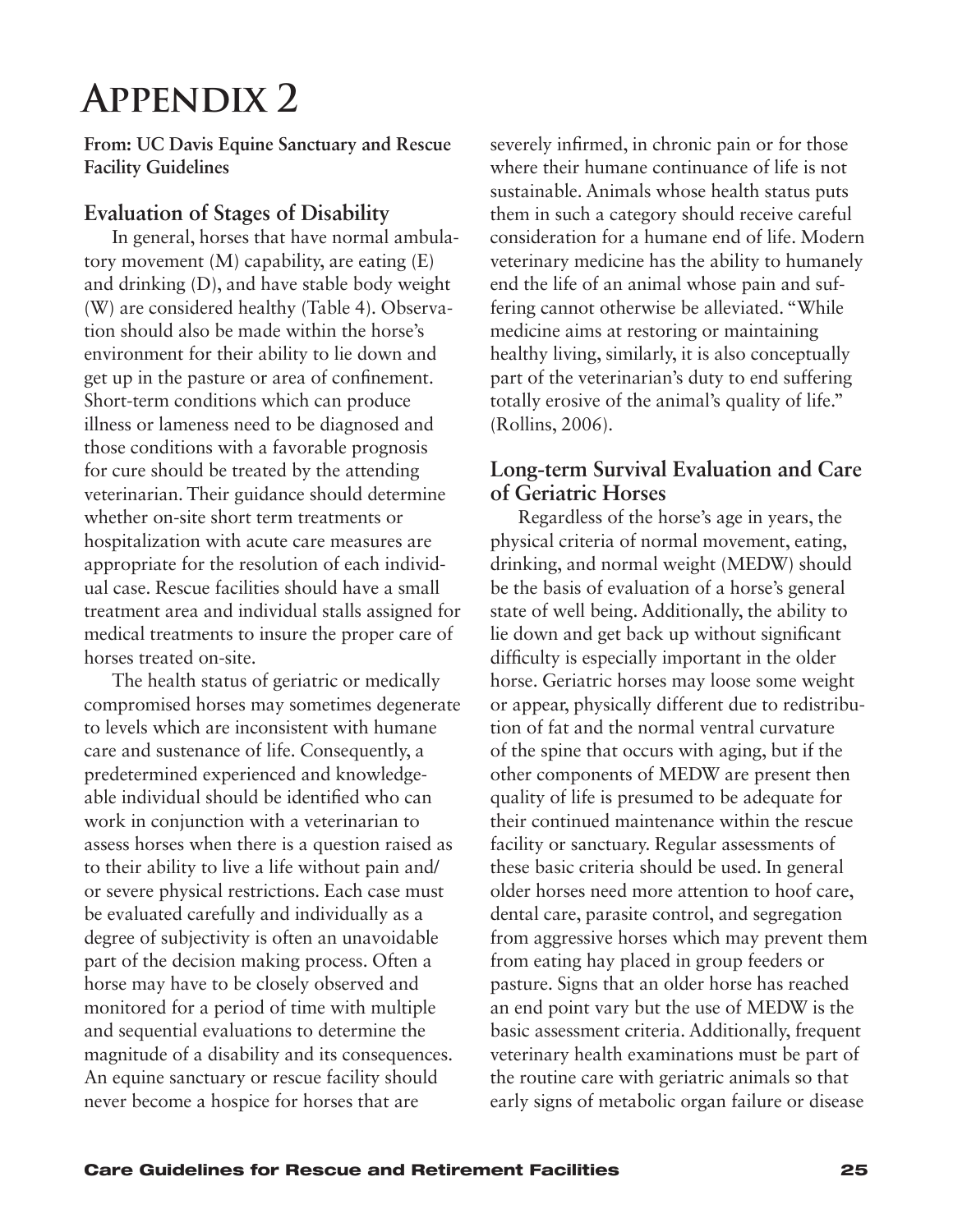will be recognized and adequately addressed. Failure to attend promptly to diseases common to older horses can lead to unnecessary suffering and premature loss of life.

## **Decision Tree for the Timing and Need for the Humane End of Life**

There are two instances where euthanasia of a horse needs to be considered. The first is an emergency setting involving a painful, acute-onset condition such as a fracture, head or spinal trauma and recumbency, severe colic, severe body wound, or penetrating wound to a joint. The second is a chronic longer-term problem which may be progressing to a situation that is erosive to the quality of life or involves uncontrollable pain.

The emergency situation requires an immediate veterinary response and prompt evaluation and consideration for euthanasia. If immediate veterinary attendance is not possible, experienced farm managers, animal control officers, or others who have had training to certify them in the use of emergency euthanasia of horses may perform euthanasia on an animal if it is a clear cut situation with massive suffering and/or the impossibility for recovery.

Specific information regarding emergency euthanasia procedures can be found at: https://www2.vetmed.ucdavis.edu/vetext/ local\_resources/pdfs/pdfs\_animal\_welfare/ emergEuth\_horses2-2.pdf

In chronic conditions, the decision to end the life of a horse which has slowly progressed is much more difficult. While quality of life is always the primary consideration economic factors can also have influence. If a very old or infirm animal cannot be maintained properly due to lack of the financial ability to sustain care, then euthanasia, may be a reasonable

option. There is no standard flow chart or set of rules for decision making other than attempting to answer the following questions:

How much suffering is the horse going through? What, if any, are the chances for recovery? What will be the veterinary costs of recovery? How much will it cost to maintain the debilitated animal?

Can the care needed for the horse's condition be provided and maintained? Will other animals under the care of the facility be negatively affected by the commitment of time and expense to this one horse?

Does the horse not meet MEDW standards for normal life in spite of the fact that it has been adequately treated for an extended period of time?

Specific guidelines for the humane end of life decision process for horses have been developed by the AAEP and can be found on their web site (www.aaep.org).

## **Table 4 MEDW Criteria Expanded for Chronic Conditions**

#### **Movement (M)**

Horses are able to walk, trot, lie down and get up without substantial lameness or lack of weight bearing on all four limbs. In veterinary medicine, lameness is graded on a 5 point scale with mild conditions starting a grade of 1 progressing to total lack of weight bearing graded a 5. When a given horse must constantly struggle to move, its condition may very well have progressed to a point where euthanasia should be considered.

#### **Eating (E)**

Horses must be able to eat long stem hay, processed feed pellets or cubes, and/or supplements. A loss of appetite, a general disinterest in feed or the physical inability that prevents chewing and swallowing are all signs for concern. If eating desire or ability is severely compromised and dental or other conditions cannot be corrected, then euthanasia may be considered.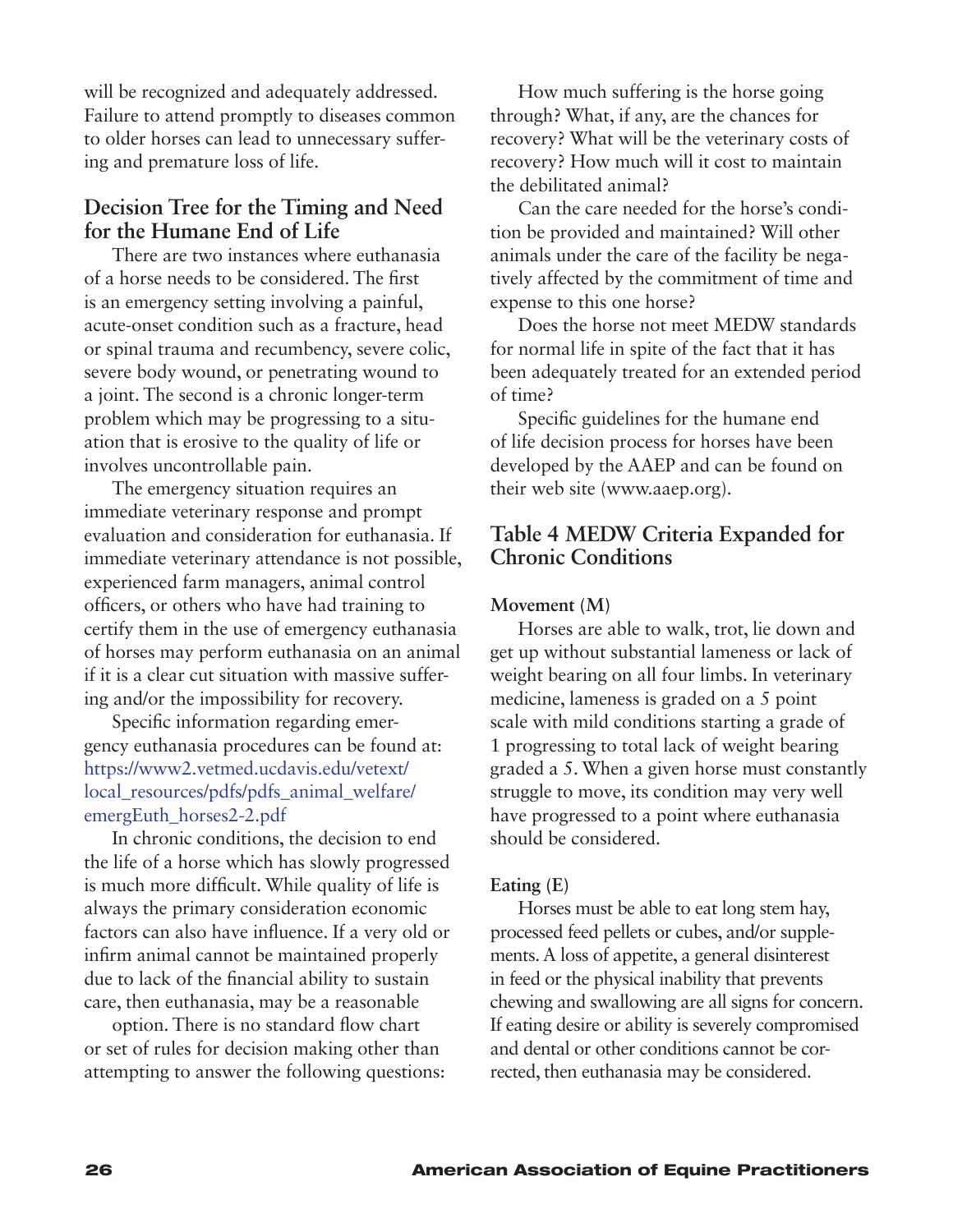#### **Drinking (D)**

Horses must be able to easily seek, move towards, and consume appropriate amounts of water daily for proper fluid balance and digestive function. Failure to consume adequate amounts of water leads to a rapid and dangerous degeneration of health. Horses with a physical or neurological impairment which prevents them from obtaining adequate water consumption should be considered for euthanasia.

#### **Weight (W)**

Horse's body condition scores (BCS) will vary with time of year, age, and response to a medical condition. An older, skinny horse that is eating, drinking and moving is not a reason for euthanasia. Deteriorating body weight and condition as the result of old age or an ongoing medical condition will lead to weakness and inability to comfortably survive. Horses which arrive at this state should be considered for euthanasia.

#### AAEP Care Guidelines for Rescue and Retirement Facilities

Originally Developed by the Equine Welfare Committee:

Mark Akin, DVM Jeff Blea, DVM Douglas Corey, DVM Michael Corradini, DVM Michael H. Gotchey, DVM Justin Jannsen, DVM James D. Kenney, DVM Tom R. Lenz, DVM Dan Marks, VMD Nat Messer, IV, DVM